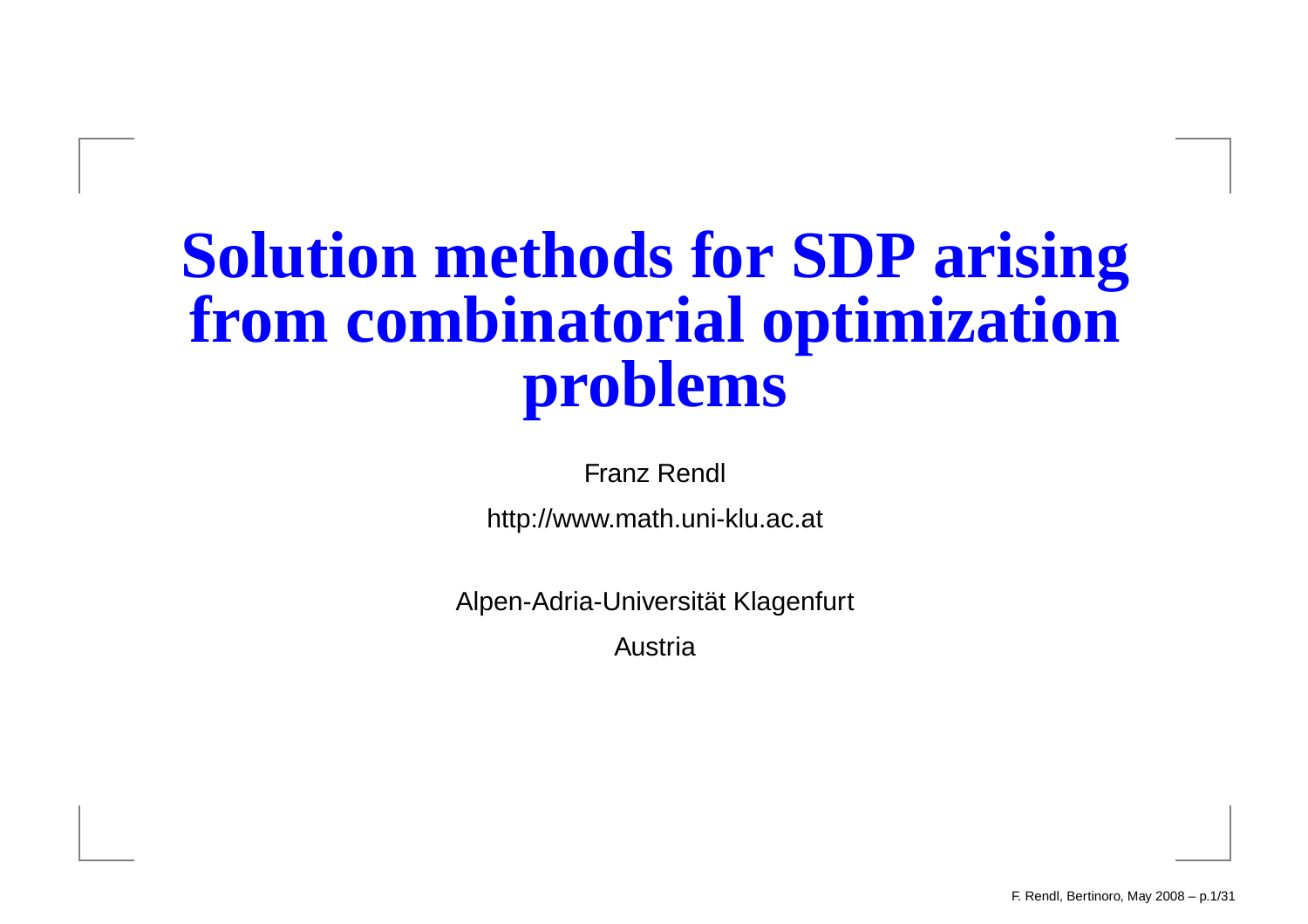# **Overview**

#### $\bullet$  Part 1:

How Semidefinite Problems arise as relaxations of Combinatorial Optimization Problems

Part 2:

How SDP can be solved: from 'safe' techniques (Interior-Point Technology) to more advanced nonlineartechniques, suitable also for large scale problems (but with weaker convergence properties)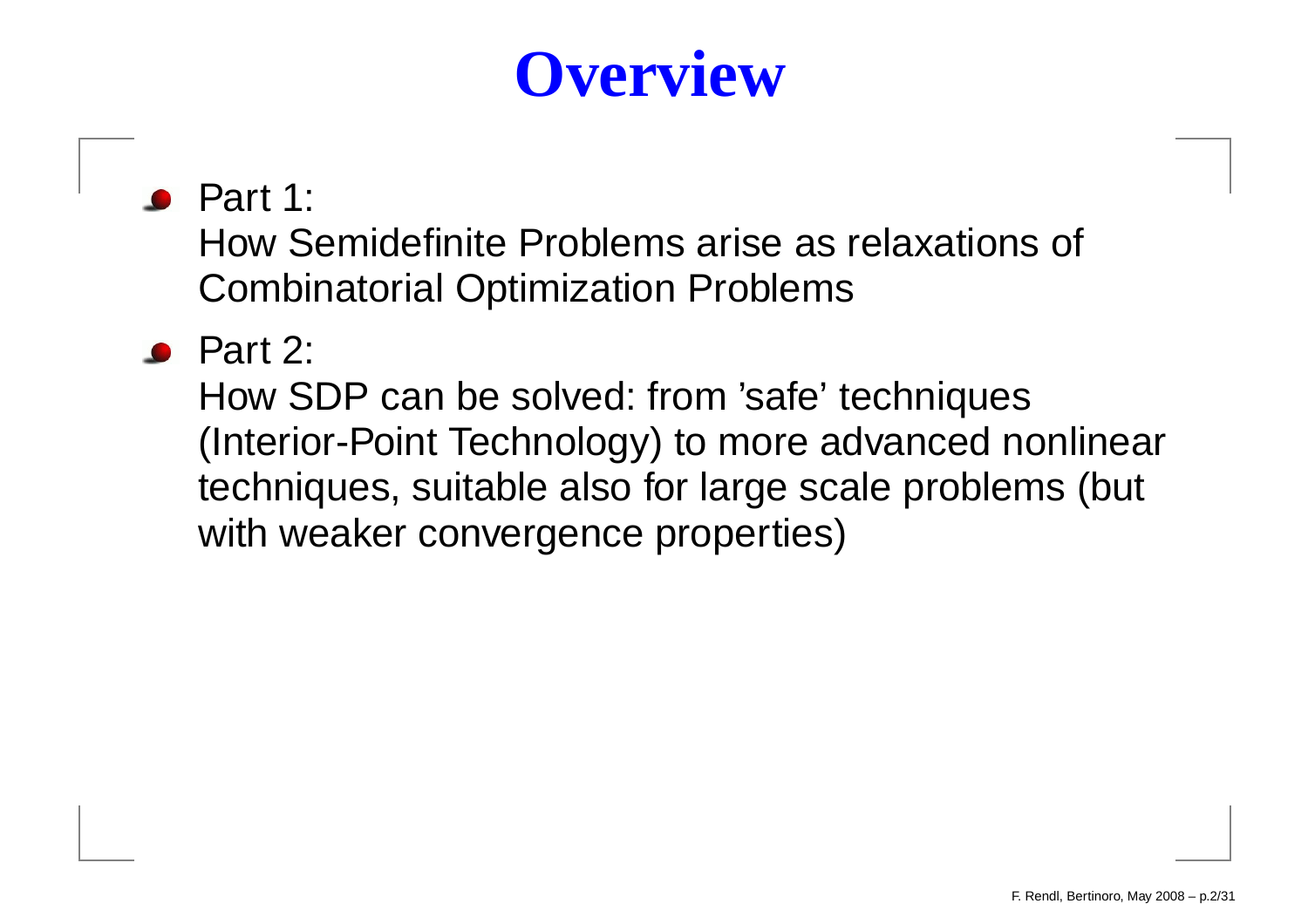# **Overview (Part 1)**

- Semidefinite Programming (SDP) Basics
- **Modeling with SDP** 
	- Graph Partition Problems
	- Stable Sets, Cliques
	- **Coloring**
	- Quadratic Assignment Problems
- **Tightening by Cutting Planes**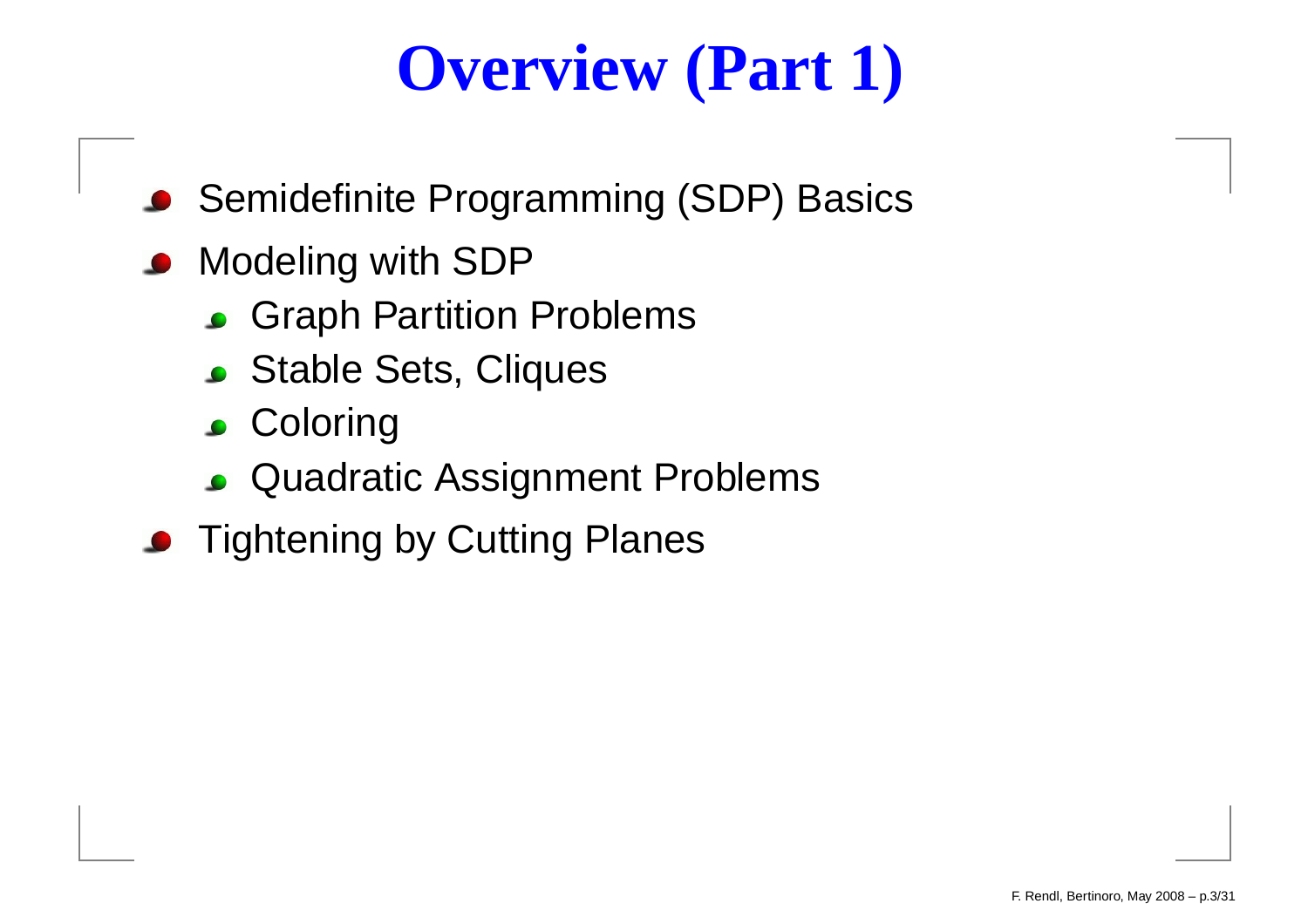### **Semidefinite Programs**

 $\max\{\langle C, X\rangle : A(X) = b, X \succeq 0\} = \min\{b^T\}$  ${}^Ty:A^T$  $\frac{1}{y}$  $-C=Z\succeq0\}$ 

This is a linear optimization problem over the cone of<br>semidefinite matrices. Such problems are called semidefinite matrices. Such problems are calledsemidefinite optimization problems (SDP).

Increased interest since early 1990's, due to success of interior-point methods.

SDP are convex optimization problems. SDP are powerful tool in many areas of applied mathematics.

SDP-based models are often much stronger than purelypolyhedral relaxations.

General Reference: Handbook on SDP (Kluwer 2000), byWolkowicz et al.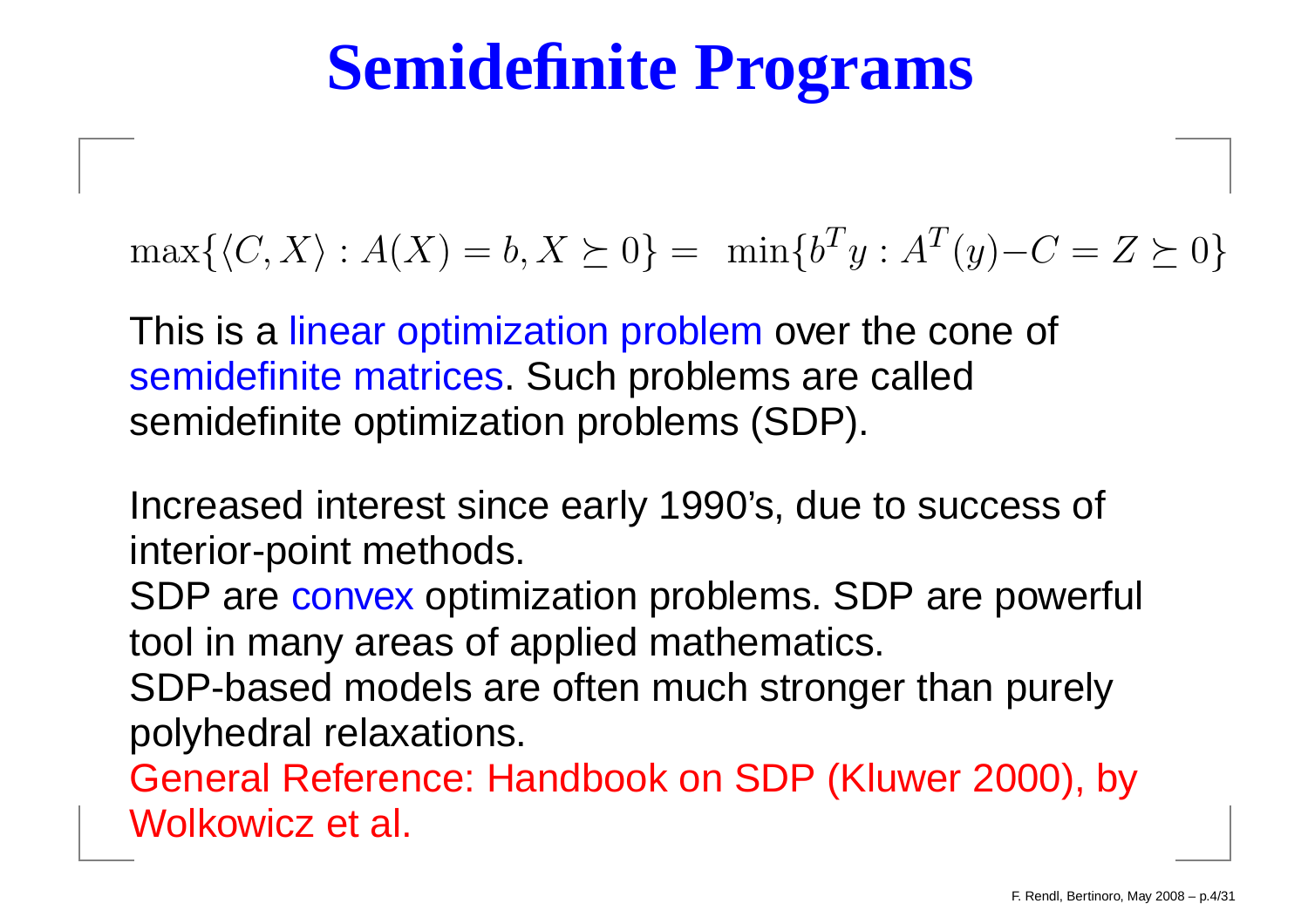### **Semidefinite Programs (2)**

Some notation and assumptions:

 $X, Z$  symmetric  $n \times n$  matrices

The linear equations  $A(X) = b$  read  $\langle A_i, X\rangle$  $\sim$   $\sim$   $\sim$ symmetric matrices  $A_i, i=1,\ldots,m.$  $=b_i$  for given The adjoint map  $A^T$  is given by  $A^T$  It is defined through ${}^{T}(y)=\sum y_{i}A_{i}.$ 

$$
\langle y, A(X) \rangle = \langle A^T(y), X \rangle \ \ \forall X, y.
$$

How derive the dual ?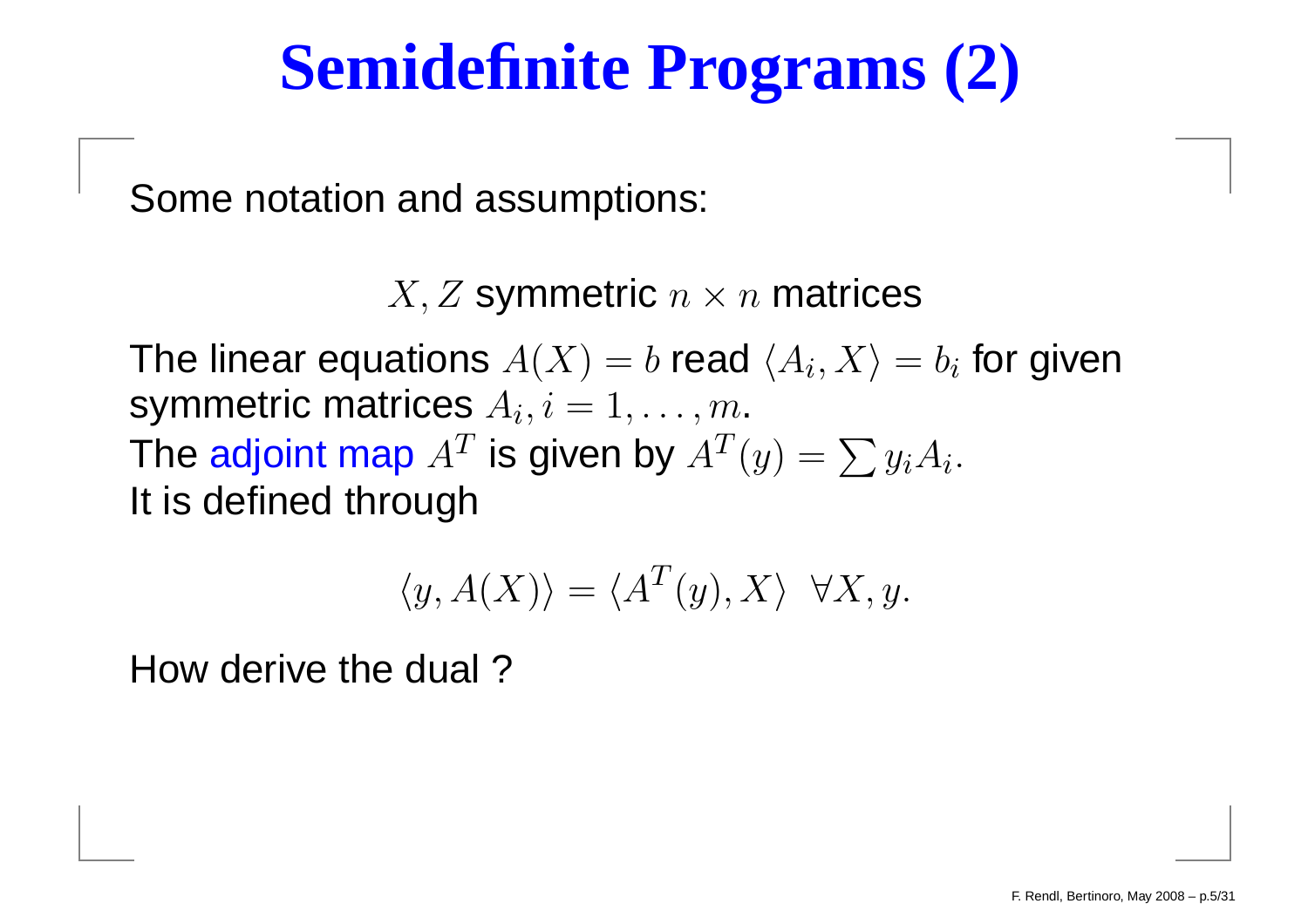### **SDP duality**

Use Lagrange dual and Minimax Inequality to get Weak duality :

$$
\sup_{A(X)=b, X\succeq 0} \langle C, X \rangle = \sup_{X\succeq 0} \inf_{y} \langle C, X \rangle + y^T(b - A(X))
$$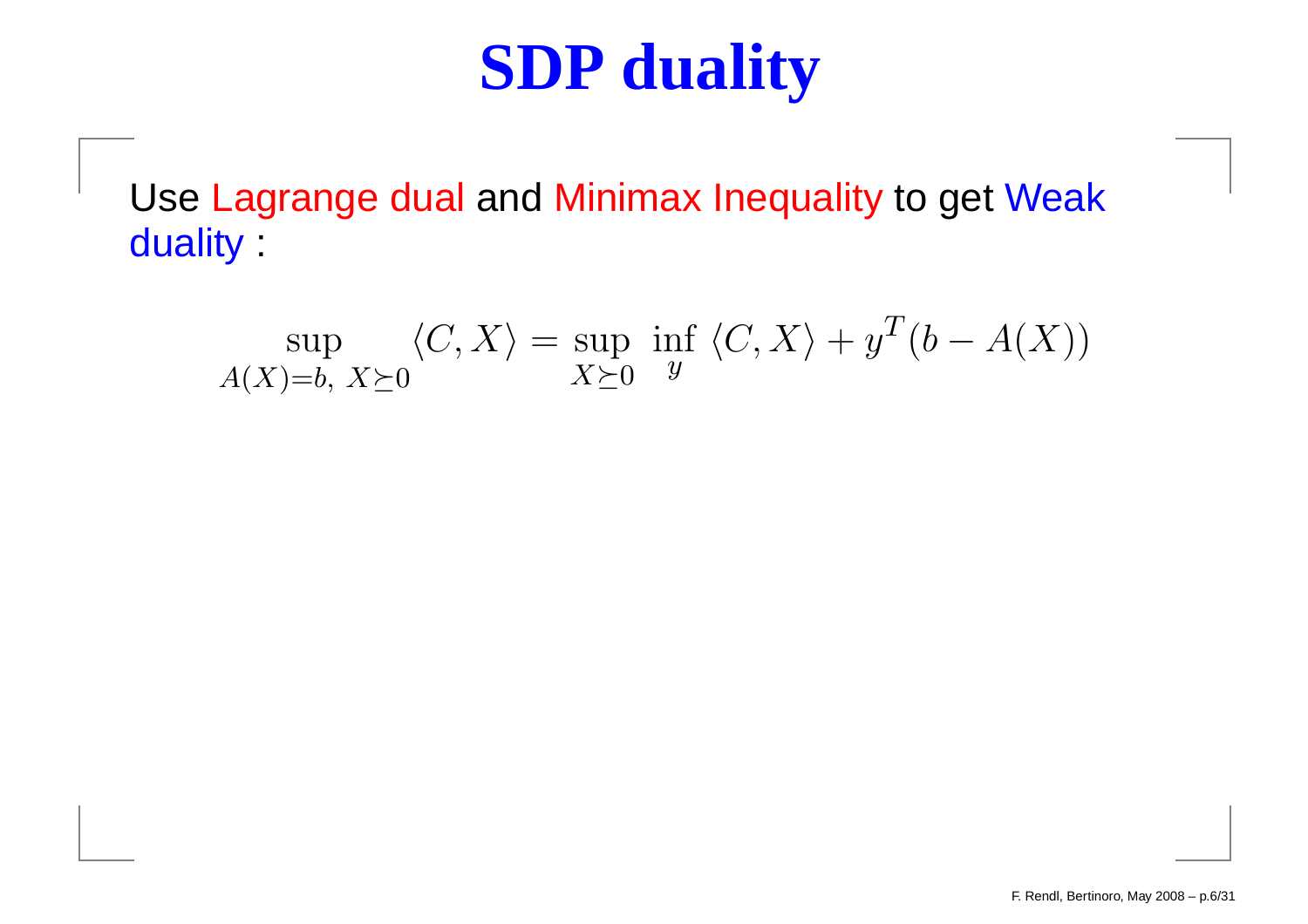### **SDP duality**

Use Lagrange dual and Minimax Inequality to get Weak duality :

$$
\sup_{A(X)=b, X\succeq 0} \langle C, X \rangle = \sup_{X\succeq 0} \inf_{y} \langle C, X \rangle + y^T(b - A(X))
$$
  

$$
\leq \inf_{y} \sup_{X\succeq 0} b^T y + \langle C - A^T(y), X \rangle
$$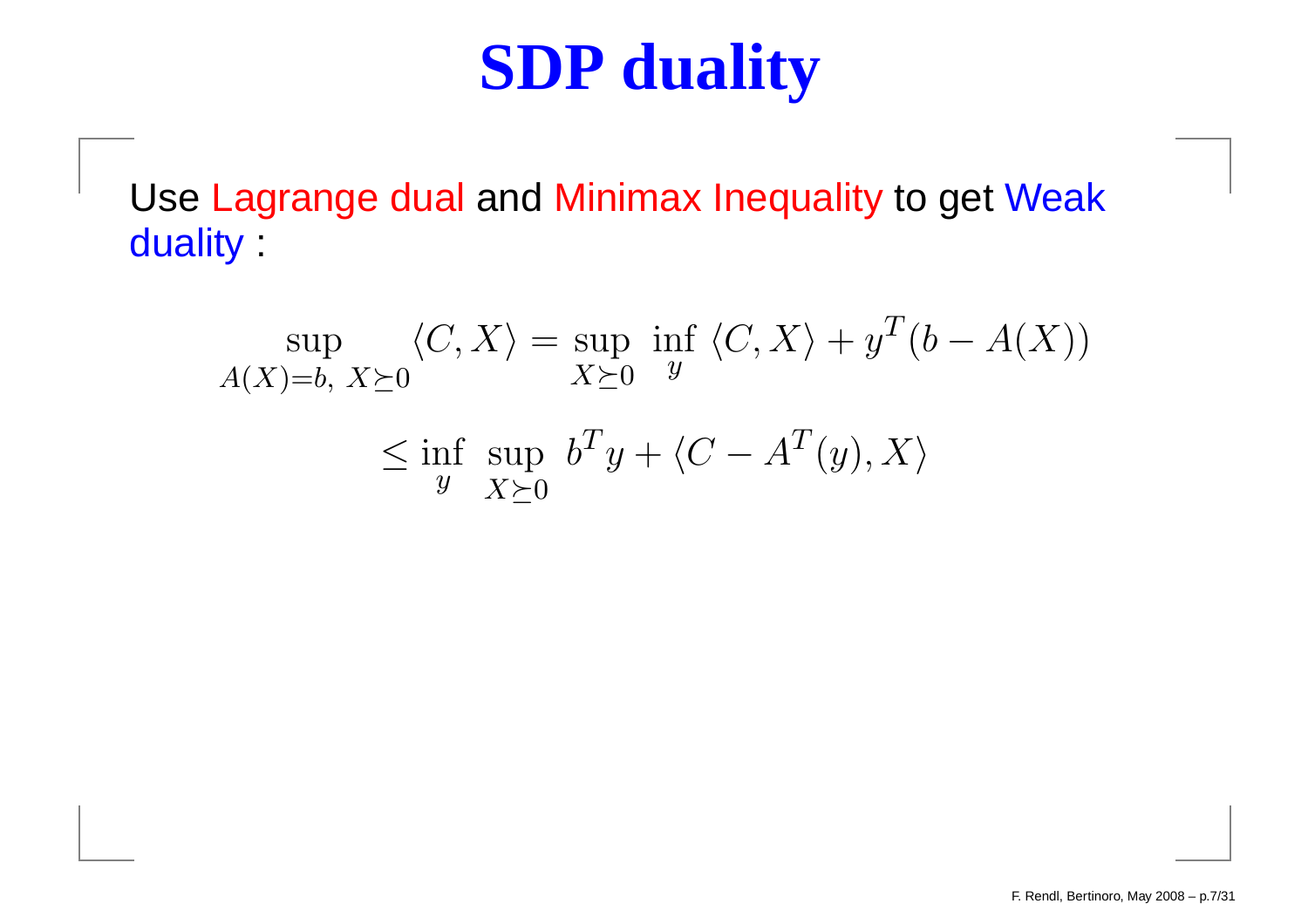### **SDP duality**

Use Lagrange dual and Minimax Inequality to get Weak duality :

$$
\sup_{A(X)=b, X \succeq 0} \langle C, X \rangle = \sup_{X \succeq 0} \inf_{y} \langle C, X \rangle + y^T (b - A(X))
$$
  

$$
\leq \inf_{y} \sup_{X \succeq 0} b^T y + \langle C - A^T (y), X \rangle
$$
  

$$
= \inf_{y, A^T(y) - C \succeq 0} b^T y.
$$

In general, sup and inf need not be attained, there can be strict inequality after exchanging sup and inf and also a finite (nonzero) duality gap between primal and dual value.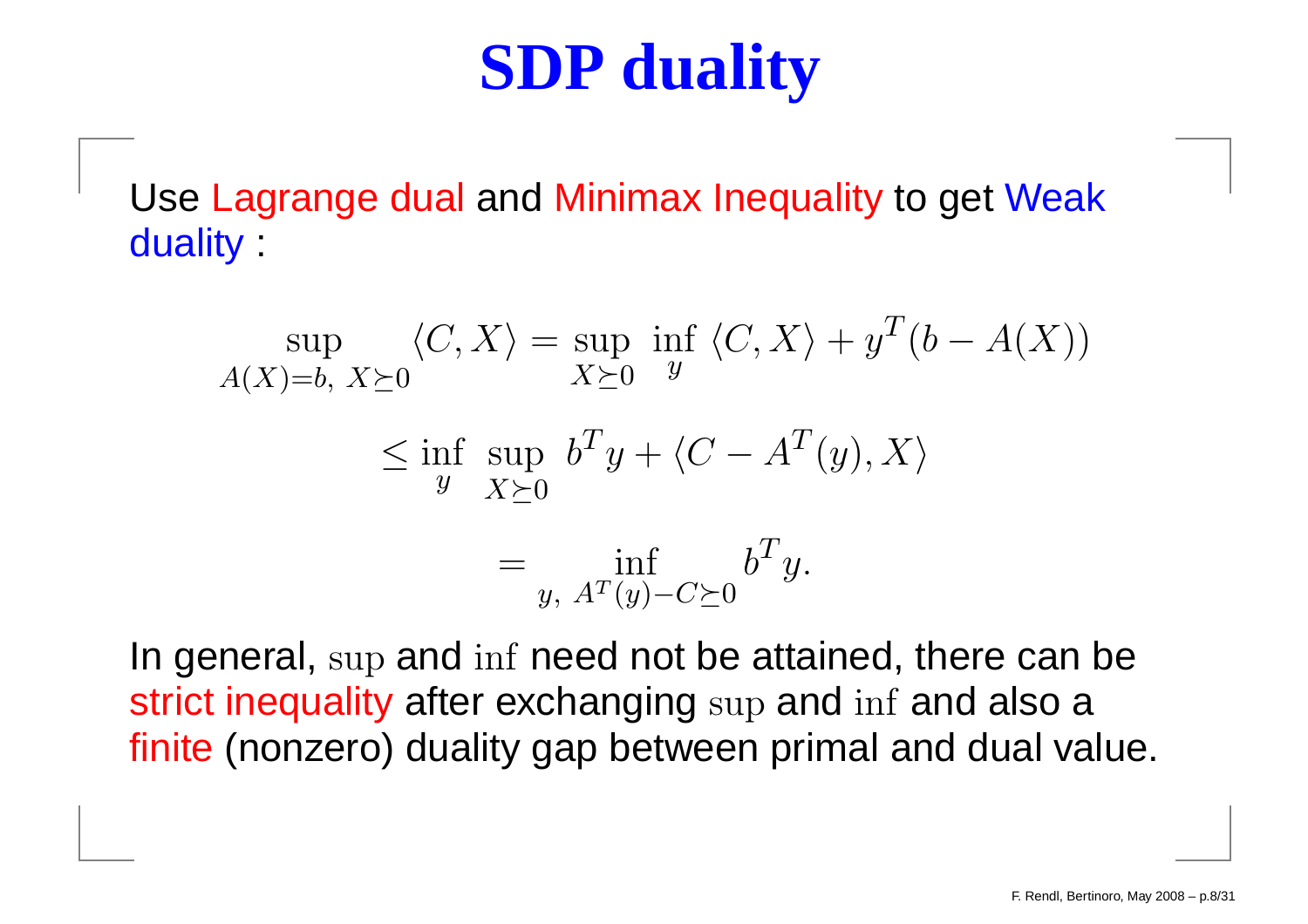# **Strong duality**

Strong duality (primal=dual and optima are attained) holdsif we assume that both the primal and the dual problem have strictly feasible points  $(X,Z\succ 0).$  $\blacksquare$ Then it follows from the general <mark>Karush-Kuhn-Tucker</mark> theory that  $(X, y, Z)$  is optimal if and only if

$$
A(X) = b, X \succeq 0, A^T(y) - Z = C, Z \succeq 0, \langle X, Z \rangle = 0.
$$

We have  $m + \binom{n+1}{2}$  $\binom{+1}{2}+1$  equations, and  $m+2\binom{n+1}{2}$  $_2^{+1})$  variables.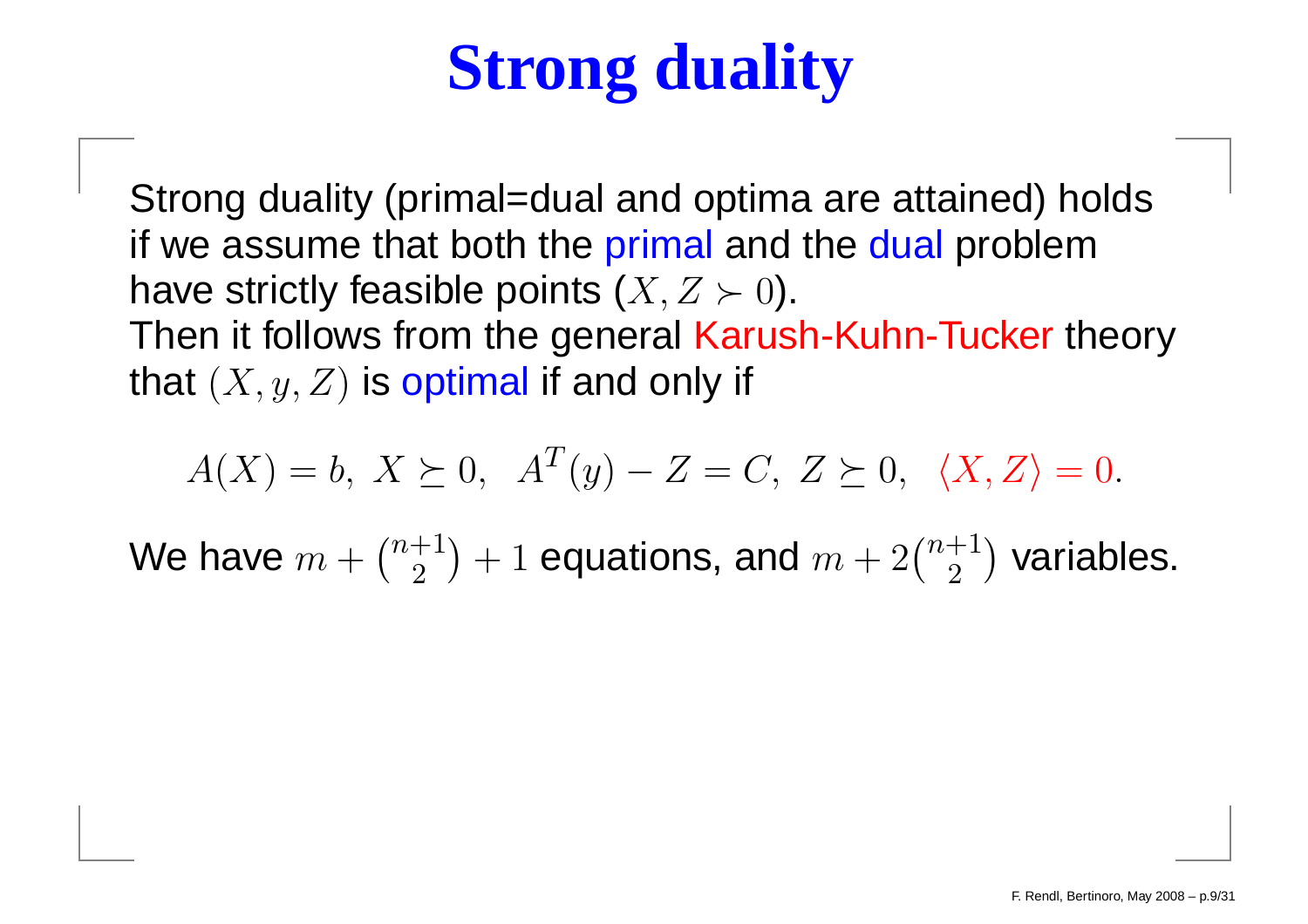# **Strong duality**

Strong duality (primal=dual and optima are attained) holdsif we assume that both the primal and the dual problem have strictly feasible points  $(X,Z\succ 0).$  $\blacksquare$ Then it follows from the general Karush-Kuhn-Tucker theory that  $(X, y, Z)$  is optimal if and only if

$$
A(X) = b, X \succeq 0, A^T(y) - Z = C, Z \succeq 0, \langle X, Z \rangle = 0.
$$

We have  $m + \binom{n+1}{2}$  $X,~Z \succeq 0$  means  $X = U U^T,~Z = V V^T$ , so we conclude that  $\binom{+1}{2}+1$  equations, and  $m+2\binom{n+1}{2}$  $_2^{+1})$  variables.  $0 = \langle X, Z \rangle = \|U^TV\|^2$  implies = $\|U^TV\|^2$  implies

$$
ZX = UU^T VV^T = 0
$$

Now too many equations as  $ZX$  need not be symmetric.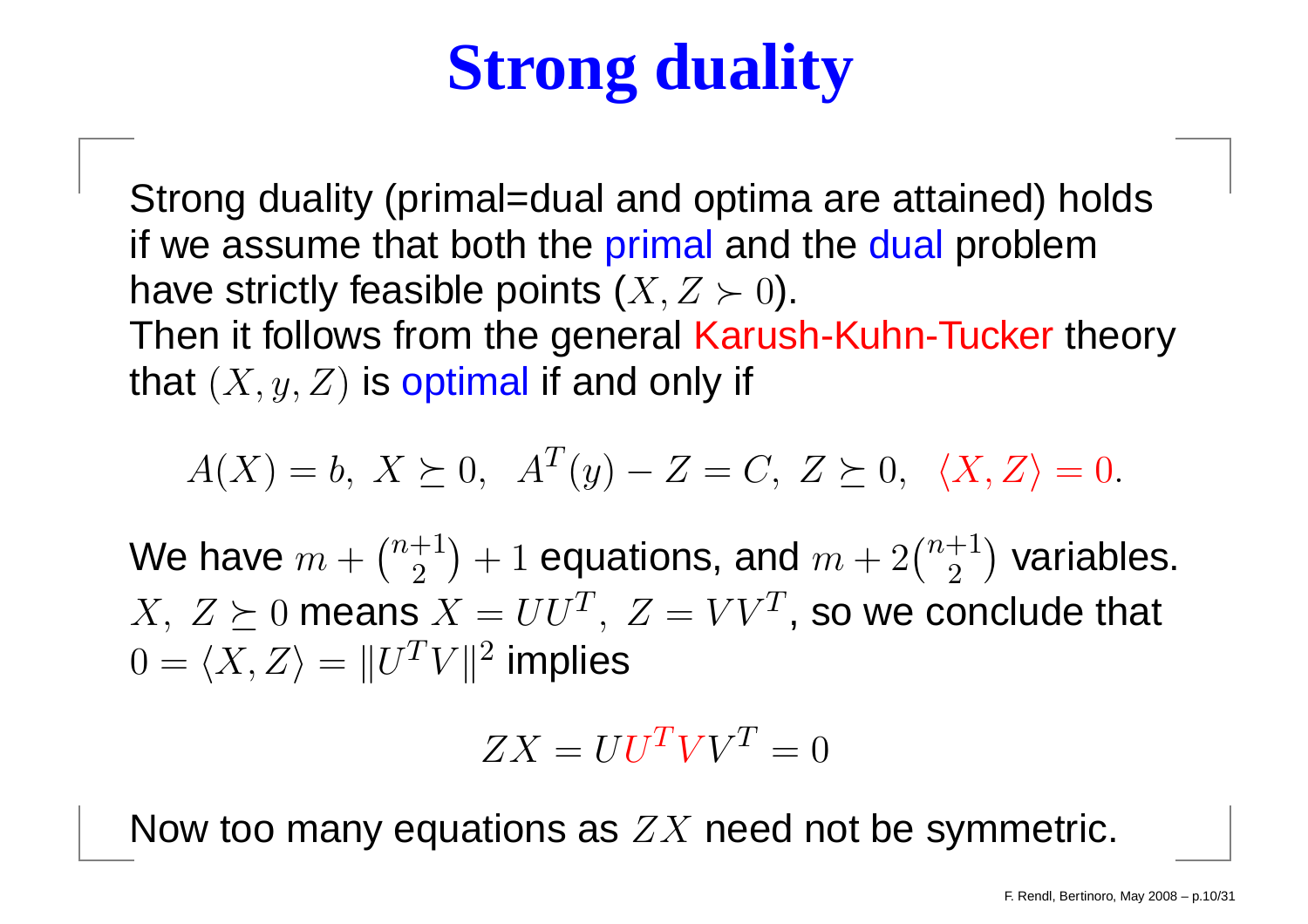# **Polyhedral versus Semidefinite approach**

Polyhedral approach to IP:

 $\bullet$  study convex hull of (characteristic vectors  $x_F$  $_{F})$  of feasible solutions

> $conv\{x_F$  $_F : F$  feasible}.

Semidefinite Programming (SDP) approach:

• Move from  $x_F\in I\!\!R^n$  to symmetric matrices  $x_Fx$  $\, T \,$  $\,F$  $\frac{T}{F}$  and study

> $conv\{x_Fx$  $\, T \,$  $\frac{T}{F}:F$  feasible}.

• Fact 1: Contained in the cone of semidefinite matrices.

 $\bullet$  Fact 2: Anything quadratic in  $x$  will be linear in the matrix space.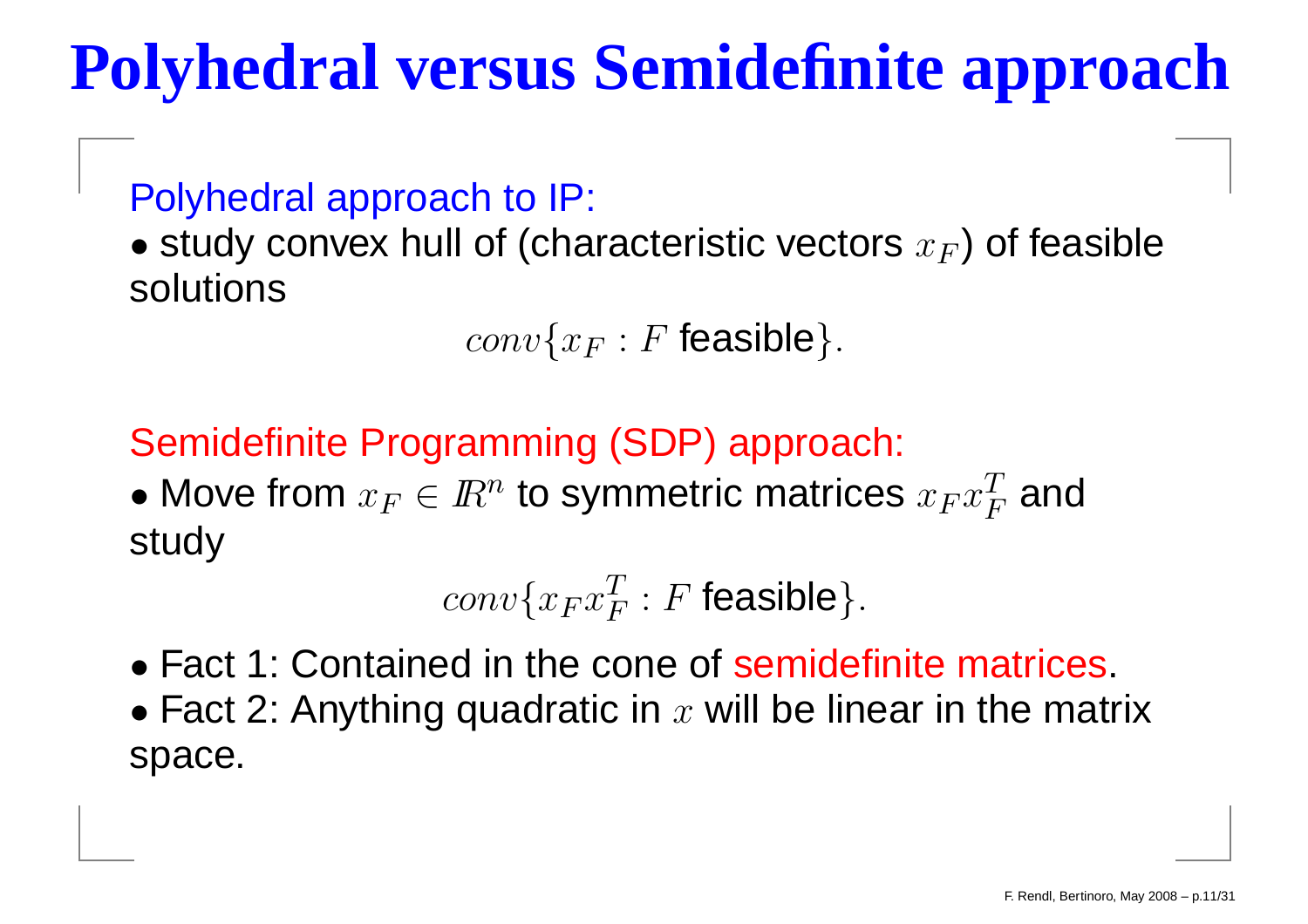### **The Max-Cut Problem**

Unconstrained quadratic 1/-1 optimization:

 $\max x^TLx$  such that  $x \in \{-1,1\}^n$ 

This is Max-Cut as a binary quadratic problem. Graph interpretation:  $G = (V, E)$  edge-weighted graph, with weighted adjacency matrix  $A$ . Define Laplacian  $L=L_A$  as  $L = Diag(Ae) - A$ ,  $S = \{i : x_i = 1\}$ ,  $T = \{i : x_i = -1\}$  $\mathbf{L}$  is a straightform  $\mathbf{T}$  $= \textsf{Diag}(Ae)$ − $A.S$ <br> $\blacksquare$ = $\mathbf{A}$  and  $\mathbf{A}$  and  $\mathbf{A}$  and  $\mathbf{A}$  $\{i: x_i = 1\}, T$ = $\{i: \; x_i=-1\}$  gives bisection. Total weight of edges joining  $S$  and  $T$  is to be maximized.

Same as unconstrained quadratic 0/1 minimization:

min  $x^TQx+c$  $\bm{T}$  $x^T x$  such that  $x \in \{0,1\}^n$ 

 $\it{Q}$  upper triangular, or symmetric with zero diagonal.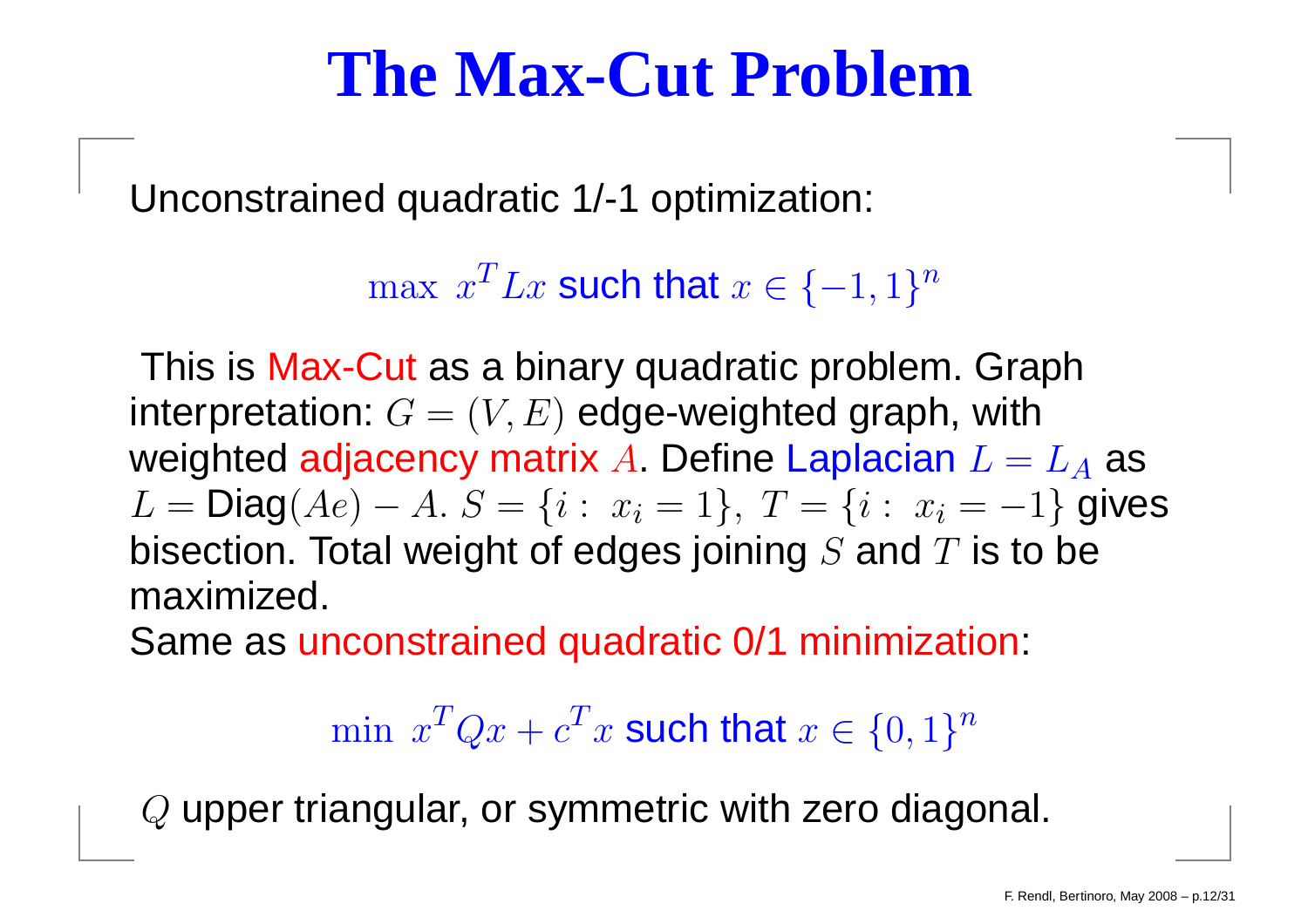### **SDP relaxation for Max-Cut**

Linearize (and simplify) to get tractable relaxation $x^TLx=$ Posic SDD relevation: (e.g. all av  $\langle L, xx^T \rangle$ . New variable is  $X=xx$ <br>20 relevation: (  $\, T \,$ Basic SDP relaxation: ( $e\,\,\ldots$  all-ones vector)

 $\max\{\langle L, X\rangle : \mathsf{diag}(X) = e, \ X \succeq 0\}$ 

This model goes back to Schrijver. See also Poljak, R. (1995) primal-dual formulation, and Goemans, Williamson (1995) for the hyperplane roundinganalysis.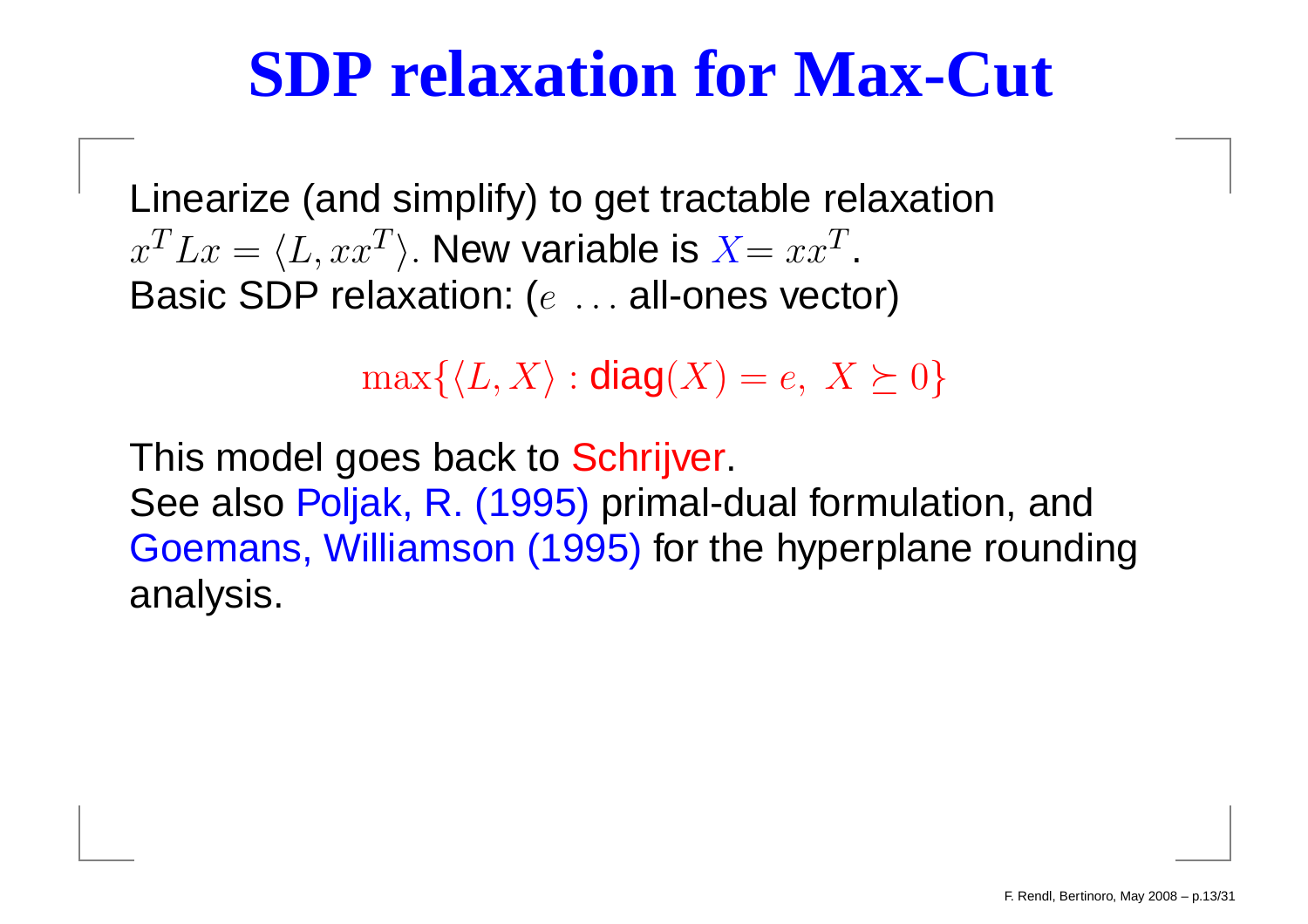### **SDP relaxation for Max-Cut**

Linearize (and simplify) to get tractable relaxation $x^TLx=$  Basic SDP relaxation:  $\langle L, xx^T\rangle$ . New variable is  $X=xx$  $\, T \,$ 

 $\max\{\langle L, X\rangle : \mathsf{diag}(X) = e, \ X \succeq 0\}$ 

This model goes back to Schrijver. See also Poljak, R. (1995) primal-dual formulation, and Goemans, Williamson (1995) for the hyperplane roundinganalysis.

0/1 version: Relax  $X - xx$  $\cos \left( \frac{\pi}{2} \right)$  ding(V)  $\cos$  $T=0, \ \mathsf{diag}(X)=x$  by (convex) constraint:  $X - xx \succeq 0$ , diag $(X) = x$ . Resulting SDP relaxation equivalent to Max-Cut, see Helmberg (1997).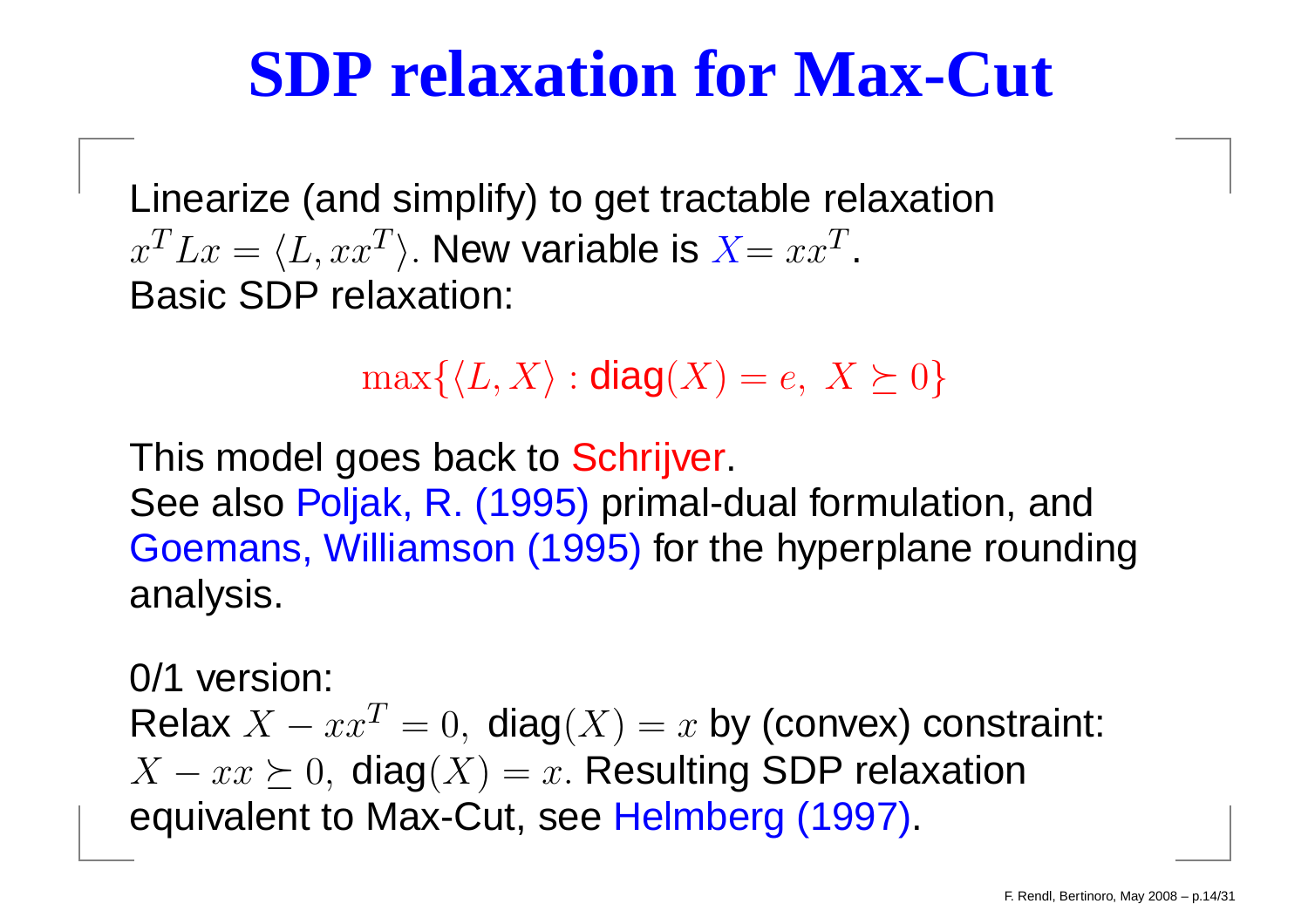## **Bisection and Equicut**

In Max-Cut, the number of  $+1$  in  $x$  is not constrained.

If  $|S|,|T|$  (cardinalities of partition blocks) are specified, this can be modeled as a constraint on  $\sum x_i.$ 

If  $\sum_i x_i = 0$  there are as many  $+1$  as partition, there is an equal number of nodes in each $-1$  in  $x$ . In terms of bisection block.

Equicut:

min  $x^T L x$  such that  $x \in \{-1, 1\}^n$ ,  $e^T$  $\, T \,$  $x = 0.$ 

This problem has been investigated by <mark>Kernighan, Lin 1972</mark>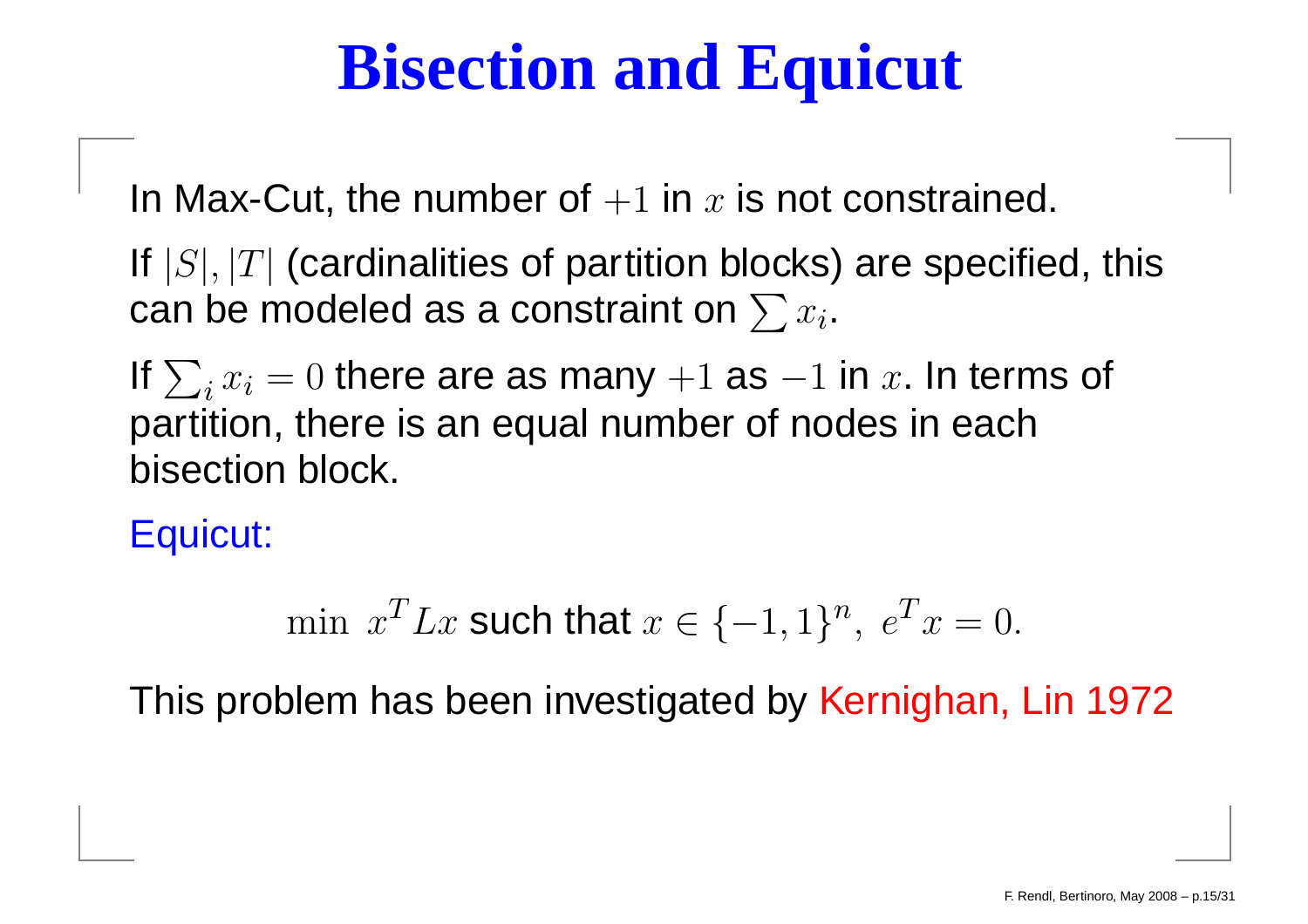### **SDP relaxation of Equicut**

$$
e^T x = 0 \iff (e^T x)^2 = 0 \iff \langle ee^T, xx^T \rangle = 0.
$$

This translates into

$$
\langle J, X \rangle = 0 \text{ with } J = ee^T.
$$

SDP relaxation for Equicut:

 $min\{\langle L, X\rangle : \mathsf{diag}(X) = e, \langle J, X\rangle = 0, \ X \succeq 0\}$ 

Note that  $\langle J, X \rangle = 0, \; X \succeq 0$  implies  $\lambda_{\min}(X) = 0,$  hence there is no strictly feasible solution  $X$  to this SDP.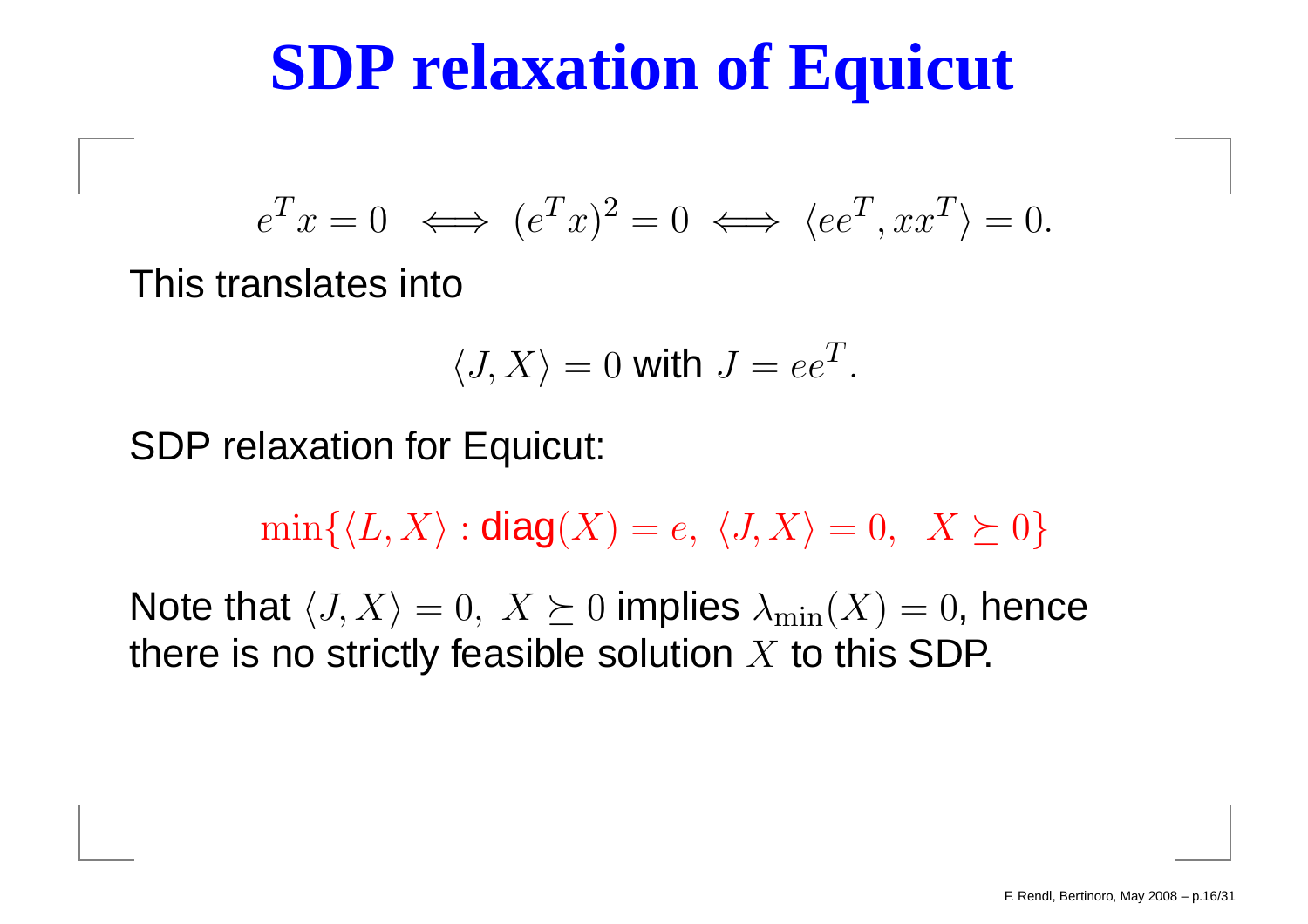# k**-equipartition**

Partitioning the nodes of a graph into  $k > 2$  sets of equal<br>eardinality can be madeled mare assily with 0.4 veriable cardinality can be modeled more easily with 0-1 variables.  $X \dots n \times k$  models incidence vectors of the partition blocks  $1, \ldots, k$ .

 $\min\{ \mathsf{tr}{X}^T L X : X \text{ partition matrix }\}$ 

Linearization idea:  $XX^T = Y \succeq 0$ . The following conditions<br>must hald far V. if we doesn't we partition into Leate of must hold for  $Y$ , if  $n=km$  and we partition into  $k$  sets of<br>cardinality  $\infty$ : cardinality  $m\mathrm{:}$ 

$$
diag(Y) = e, \ \ Ye = me
$$

This leads to SDP relaxation

$$
\min \langle L, Y \rangle \text{ s.t. } \text{diag}(Y) = e, \ Ye = me, \ Y \succeq 0.
$$

Similar to Max-Cut but with eigenvector condition  $Ye=me$ .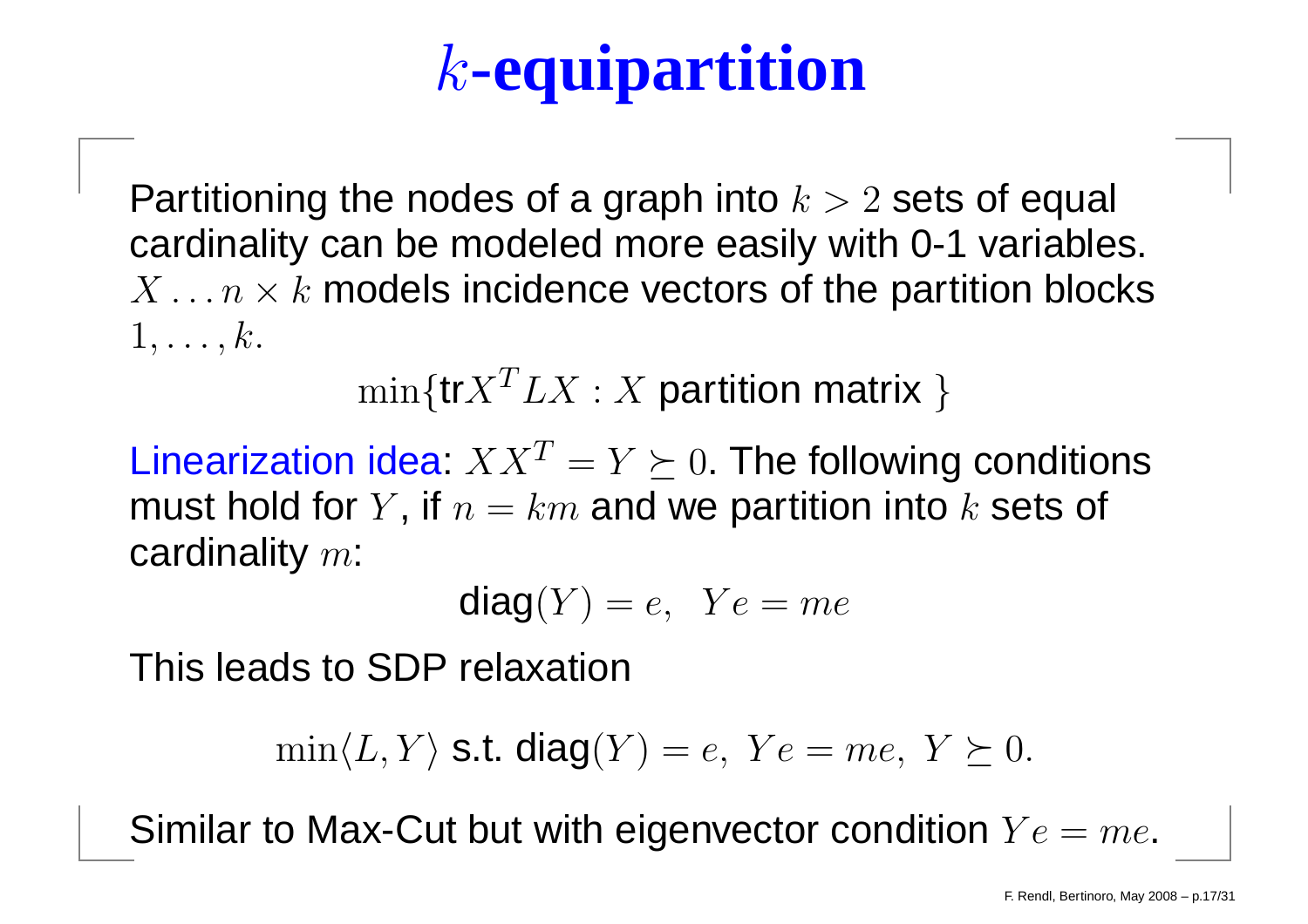#### **Stable sets**

 $e\dots$  all-ones vector, and  $J=ee^T\dots$  all-ones matrix.

$$
\alpha(G) = \max \sum_{i} x_i \text{ such that } x_i x_j = 0 \text{ if } E, \ x_i \in \{0, 1\}
$$

Linearization trick: Consider  $X = \frac{1}{x^T}$  $\frac{1}{x^Tx}xx^T$ .  $X$  satisfies:  $\mathop{\mathsf{tr}}(X) = 1$  and  $e^T x = x^T x$ , so  $e^T x = \langle J, X \rangle$ . Hence,

$$
\alpha(G) = \max \langle J, X \rangle \text{ such that } x_{ij} = 0 \,\forall ij \in E,
$$

$$
X = \frac{1}{x^T x} x x^T, \ x \in \{0, 1\}^n
$$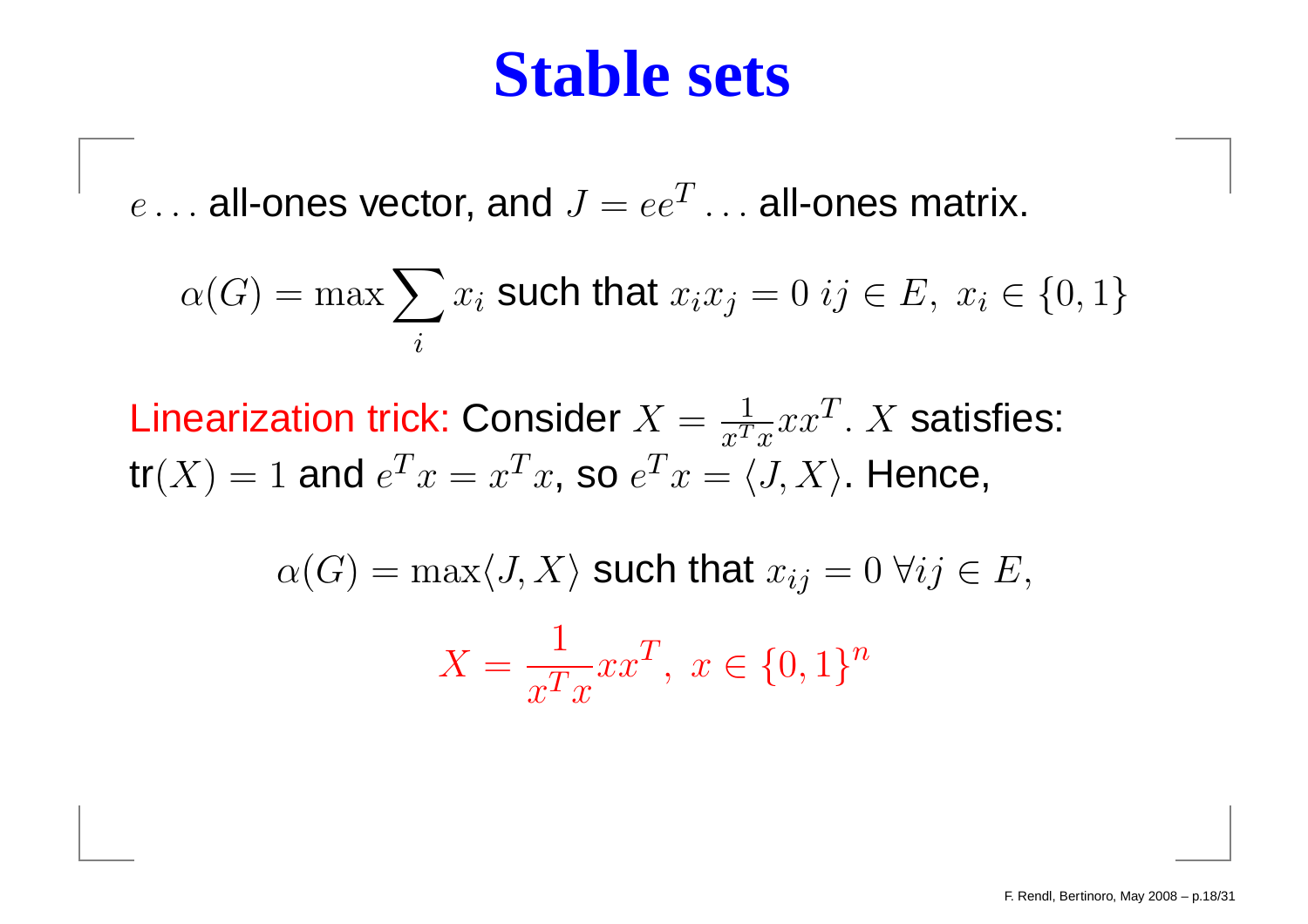#### **Stable sets**

 $e \ldots$  all-ones vector, and  $J = ee^T \ldots$  all-ones matrix.<br>Linearization trials Consider  $X = \frac{1}{T} \sum_{i=1}^{T} x_i$ Linearization trick: Consider  $X = \frac{1}{x^T}$  $\frac{1}{x^Tx}xx^T$ .  $X$  satisfies:  $\mathop{\mathsf{tr}}(X) = 1$  and  $e^T x = x^T x$ , so  $e^T x = \langle J, X \rangle$ . Hence,

$$
\alpha(G) = \max \langle J, X \rangle \text{ such that } x_{ij} = 0 \,\forall ij \in E,
$$
  

$$
X = \frac{1}{x^T x} x x^T, \ x \in \{0, 1\}^n
$$

After eliminating  $x$  it is  $\,$  easy to see

 $\alpha(G) = \max\langle J, X \rangle$  such that  $x_{ij} = 0 \; \forall ij \in E,$ 

 $tr(X) = 1, X \in PSD, rank(X) = 1.$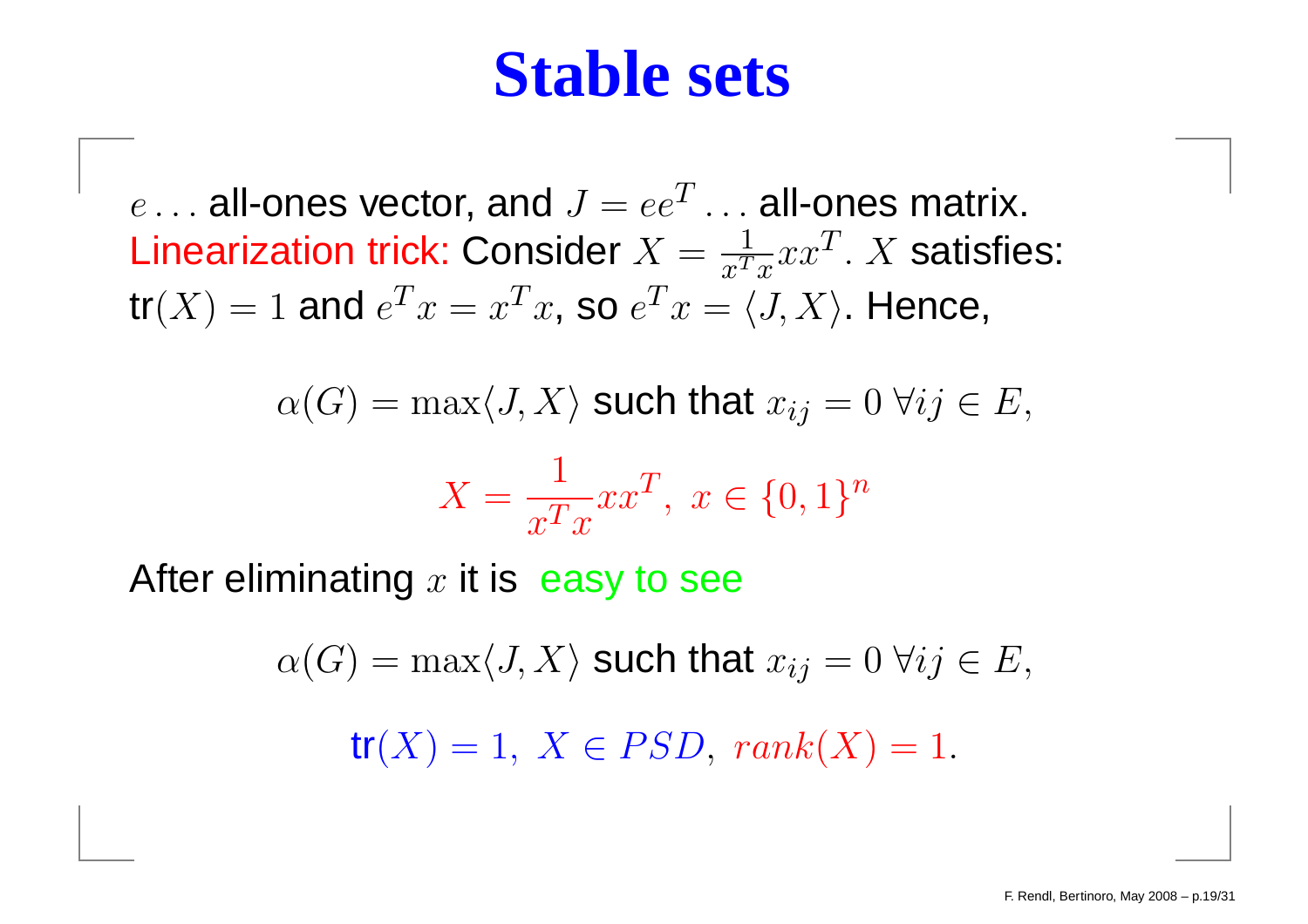### **Proof:**

- $\bullet$   $X = vv^T$  for some vector  $v$ .
- $\bullet$   $x_{ij} = 0$  on edges  $ij$  implies that support of  $v$  is nonzero only on some stable set  $S$  of  $G$ .
- Looking at nonzero part  $v_S$  of  $v$ , the maximization of  $(v^T e)^2$  forces  $v_S$  to be parallel to  $e$ .
- Therefore  $X$  is multiple of  $vv^T$  where  $v$  is characteristic<br>vector of seme stable set vector of some stable set.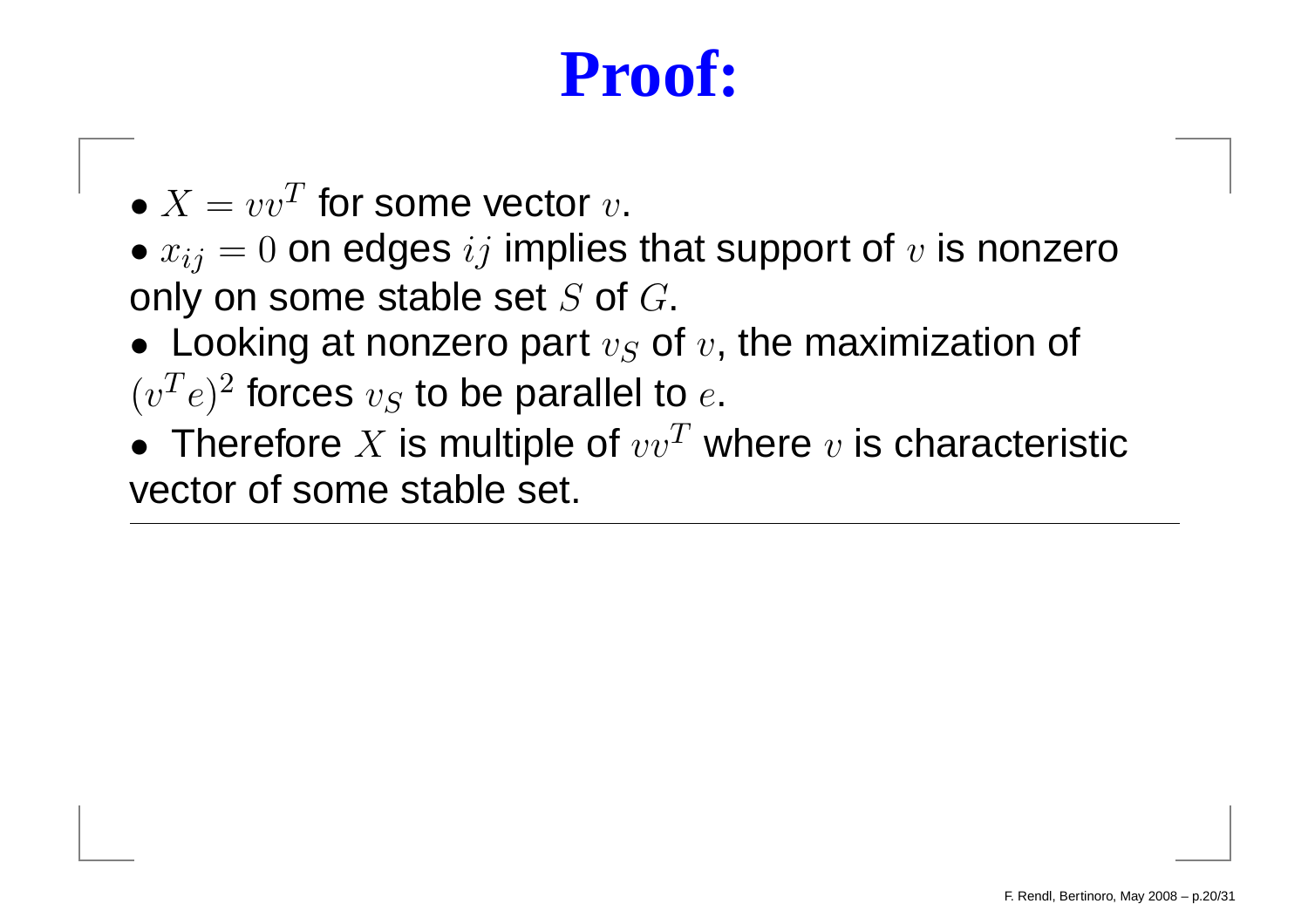### **Proof:**

- $\bullet$   $X = vv^T$  for some vector  $v$ .
- $\bullet$   $x_{ij} = 0$  on edges  $ij$  implies that support of  $v$  is nonzero only on some stable set  $S$  of  $G$ .
- Looking at nonzero part  $v_S$  of  $v$ , the maximization of  $(v^T e)^2$  forces  $v_S$  to be parallel to  $e$ .
- Therefore  $X$  is multiple of  $vv^T$  where  $v$  is characteristic<br>vector of seme stable set vector of some stable set.

Leaving out the rank condition on  $X$ , we get the Theta number of Lovasz (1979):

$$
\vartheta(G) := \max\{\langle J, X \rangle : X \succeq 0, \text{ tr}(X) = 1, x_{ij} = 0 \ (ij) \in E\}
$$

This SDP has  $m+1$  equations, if  $|E|=m.$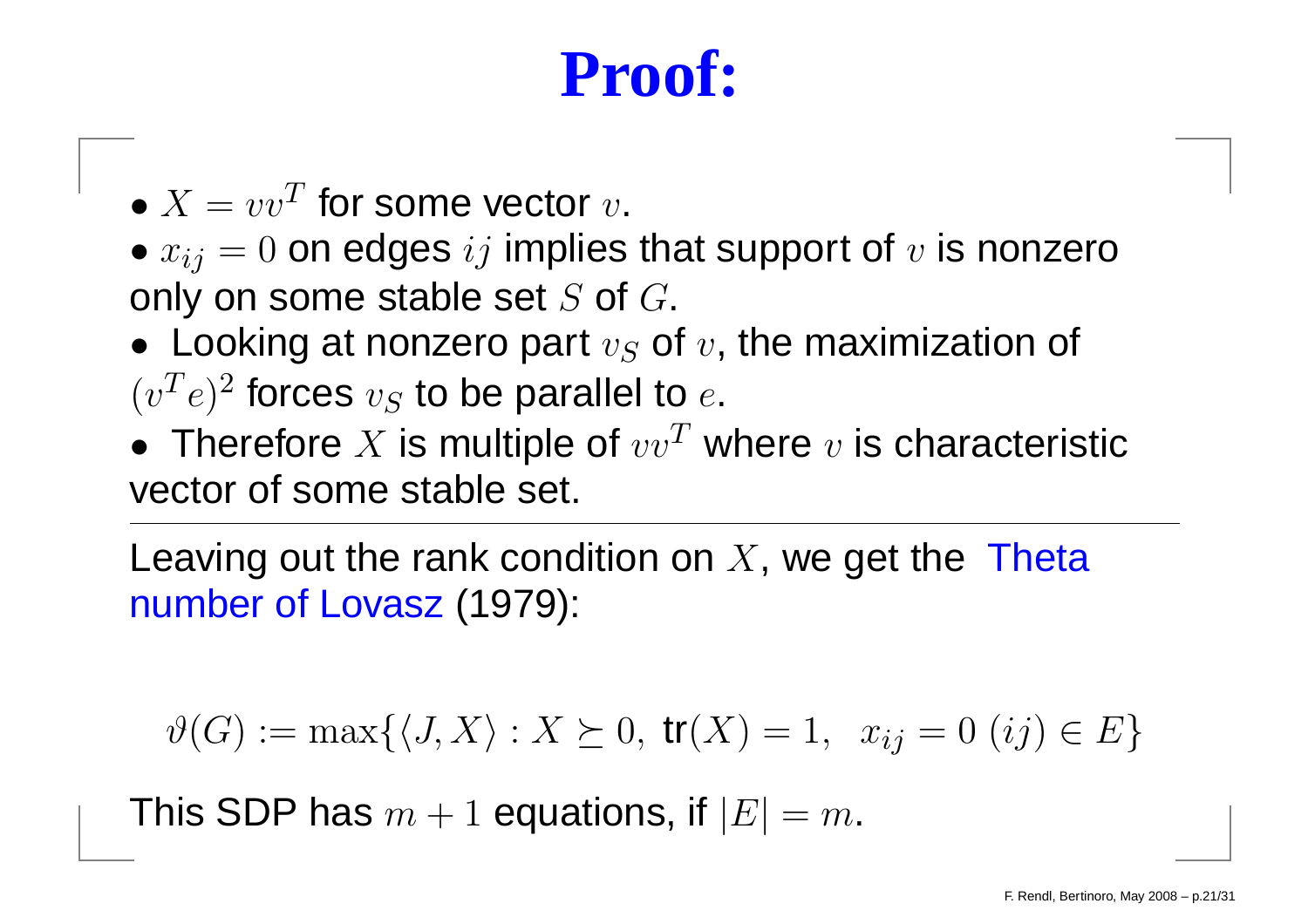## **More SDP modeling: Graph Coloring**



Adjacency matrix A of a graph (left), associated Coloring<br>Metrix (right), The graph can be colored with E colore Matrix (right). The graph can be colored with <sup>5</sup> colors.

- $\bullet$   $M$  is coloring matrix if  $\exists P \in \Pi$  such that  $P^{T}MP$  is direct<br>sum of all-ones blocks and  $m_H=0$  if  $[i,j] \in E(G)$ sum of all-ones blocks and  $m_{ij}=0$  if  $[ij]\in E(G).$
- باوا وووود المركوم وروادا  $\bullet$  Number of colors = number of all-ones blocks =  $\mathsf{rank}\; \mathsf{of}\; M,$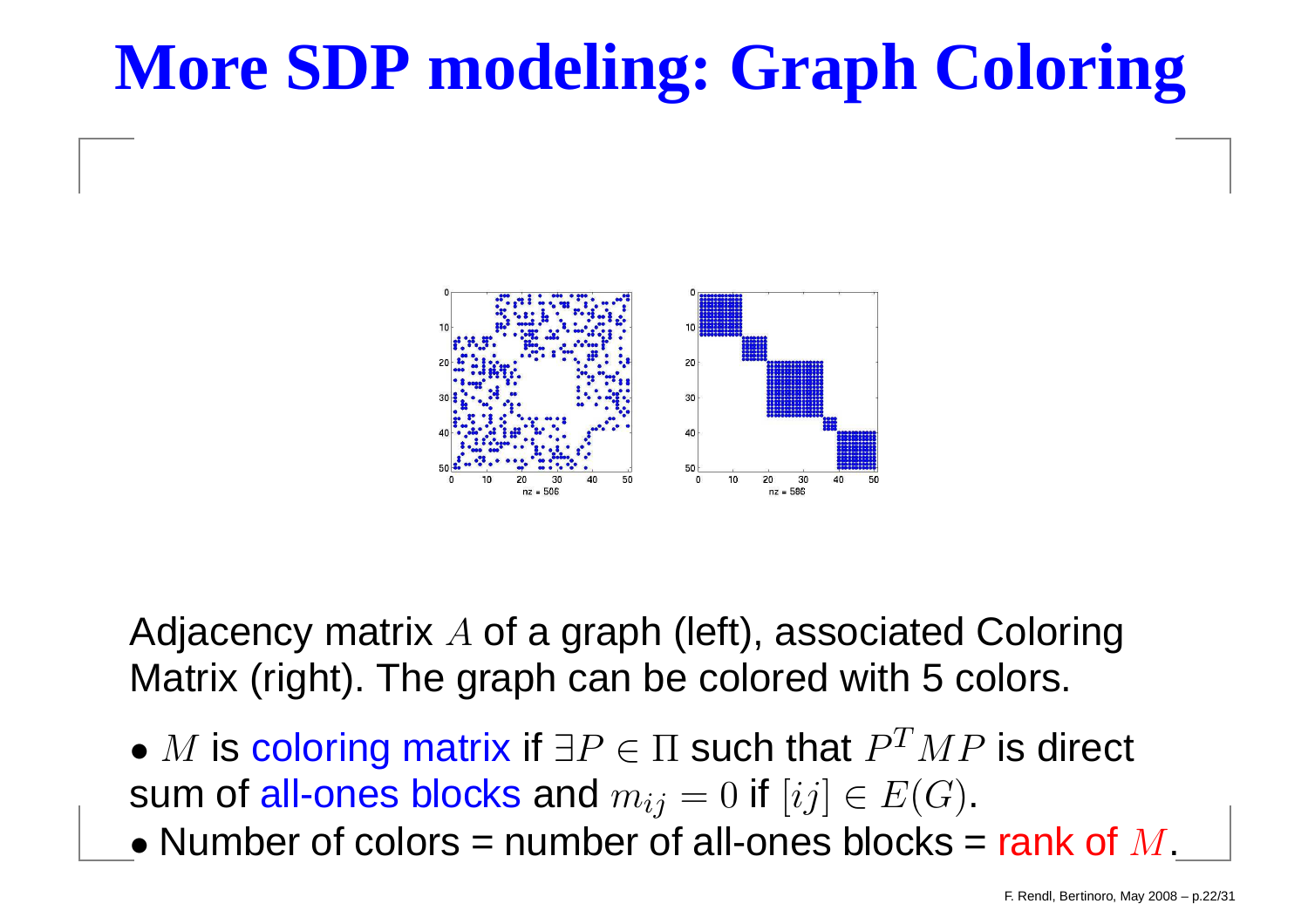### **Chromatic number**

- $\bullet$   $M$  is coloring matrix if  $\exists P\in\Pi$  such that  $P^TMP$  is direct<br>sum of all-ones blocks and  $m\cdot\cdot\cdot=0$  if  $[ij]\in E(G)$ sum of all-ones blocks and  $m_{ij}=0$  if  $[ij]\in E(G).$
- Number of colors = number of all-ones blocks = rank of  $M$ .

Therefore chromatic number  $\chi(G)$  of graph  $G$  can be<br>defined as follows: defined as follows:

 $\chi(G) = \min\{rank(M) : M \text{ is coloring matrix of } G\}.$ We need <sup>a</sup> 'better' description of coloring matrices.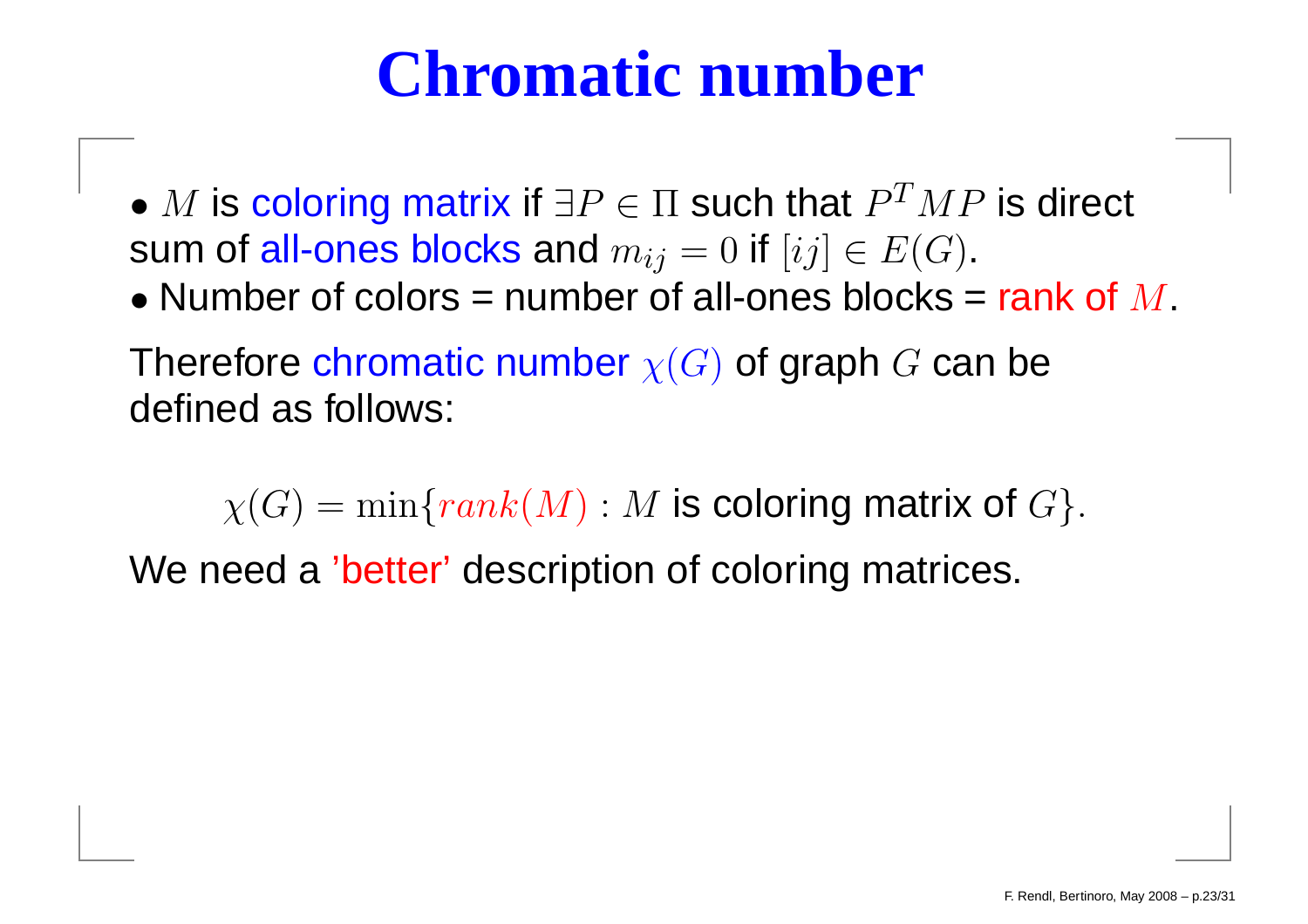### **More on Coloring Matrices**

Lemma:  $M$  is coloring matrix if and only if

$$
M = MT, mij \in \{0, 1\}, mij = 0 (ij) \in E,
$$
  

$$
(tM - J \succeq 0 \Leftrightarrow t \ge rank(M)).
$$

#### Proof:

 $\Rightarrow$ : Nonzero principal minor of  $tM$  $s \leq rank(M).$  Hence  $tM-J \succeq 0$  iff  $-J$  has form  $tI_s$ − $J_s$  and  $- J \succeq 0$  iff  $t \geq rank(M)$ .

 $\Leftarrow$ :  $m_{ii} = 1$  (so each vertex in one color class).

$$
m_{ij} = m_{jk} = 1
$$
 implies  $m_{ik} = 1$  because  $\begin{pmatrix} 1 & 1 & 0 \\ 1 & 1 & 1 \\ 0 & 1 & 1 \end{pmatrix} \not\geq 0$ .

Therefore  $M$  is direct sum of all-ones blocks.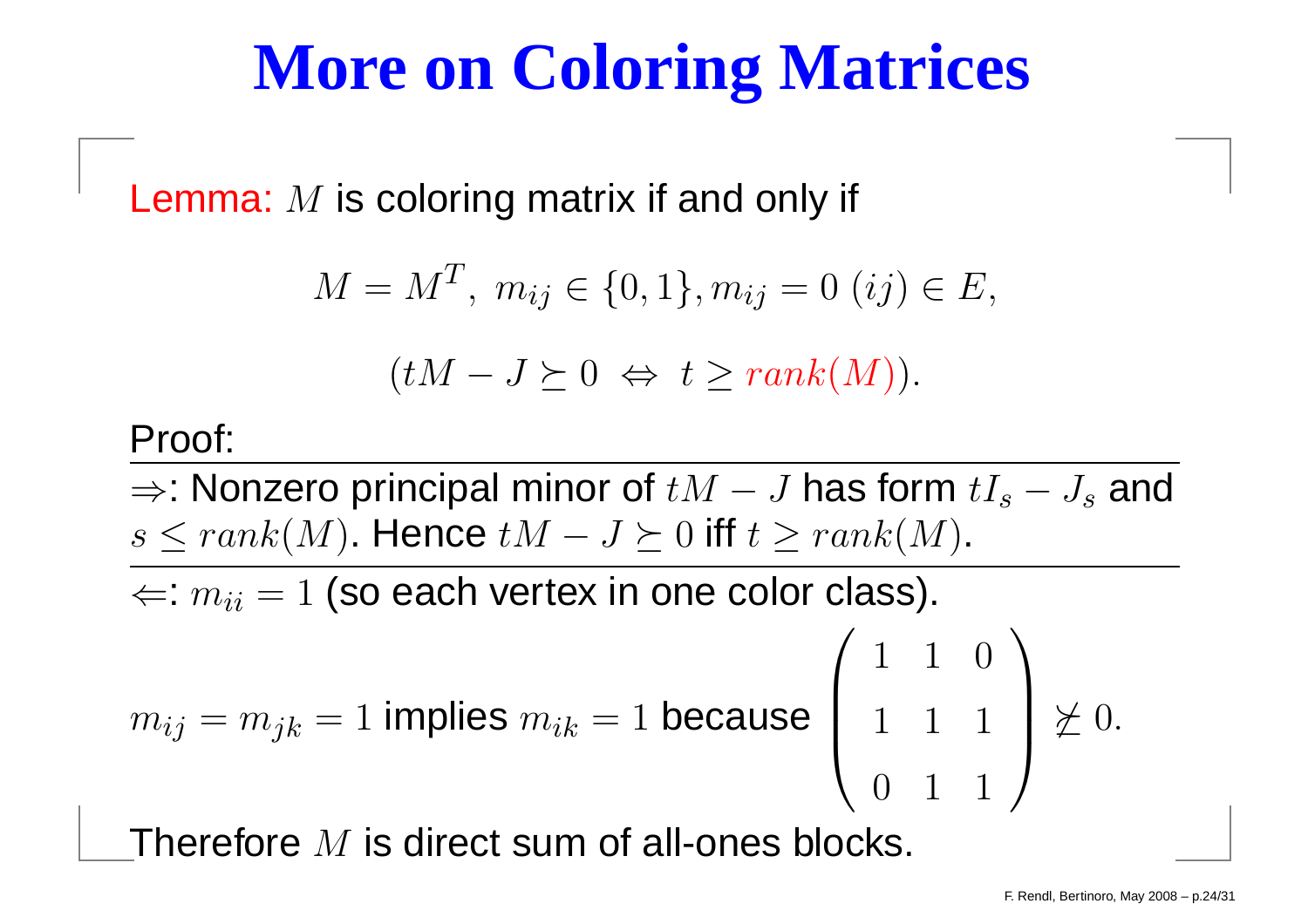### **Chromatic number**

**Hence** 

 $\chi(G) = \min \{rank(M) : M \text{ is coloring matrix of } G \}$ =

 $\min\{t : M=M^T$  using the previous lemma.  $j^T, m_{ij} \in \{0, 1\}, m_{ij} = 0 \forall ij \in E(G), tM$  $-J\succeq0\},$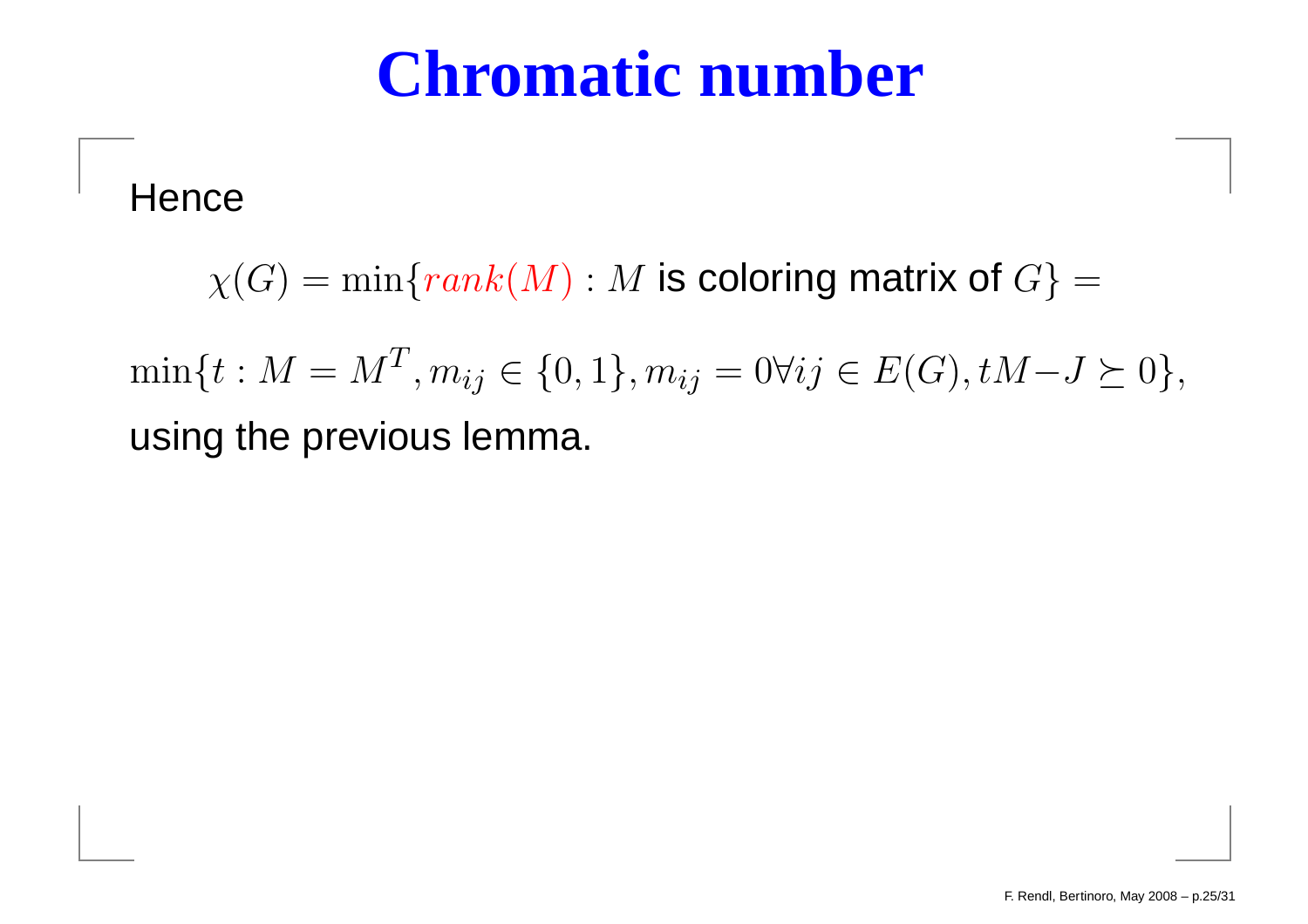### **Chromatic number**

**Hence** 

 $\chi(G) = \min \{rank(M) : M \text{ is coloring matrix of } G \}$ =

 $\min\{t : M=M^T$  $j^T, m_{ij} \in \{0, 1\}, m_{ij} = 0 \forall ij \in E(G), tM$  $-J\succeq0\},$ using the previous lemma. Leaving out  $m_{ij} \in \{0,1\}$  gives SDP lower bound:

 $\chi(G) \ge \min\{t : Y$  $-J \succeq 0, y_{ii} = t \,\forall i, y_{ij} = 0 \,ij \in E(G)$  $=\vartheta(G).$ 

This gives the second inequality in the Lovasz sandwich theorem, Lovasz (1979): $\omega(G)\leq\vartheta(G)\leq\chi(G).$  $\overline{\phantom{a}}$ 

 $\frac{1}{2}$ نلمب The first inequality can be derived in <sup>a</sup> similar way, usingthe dual SDP.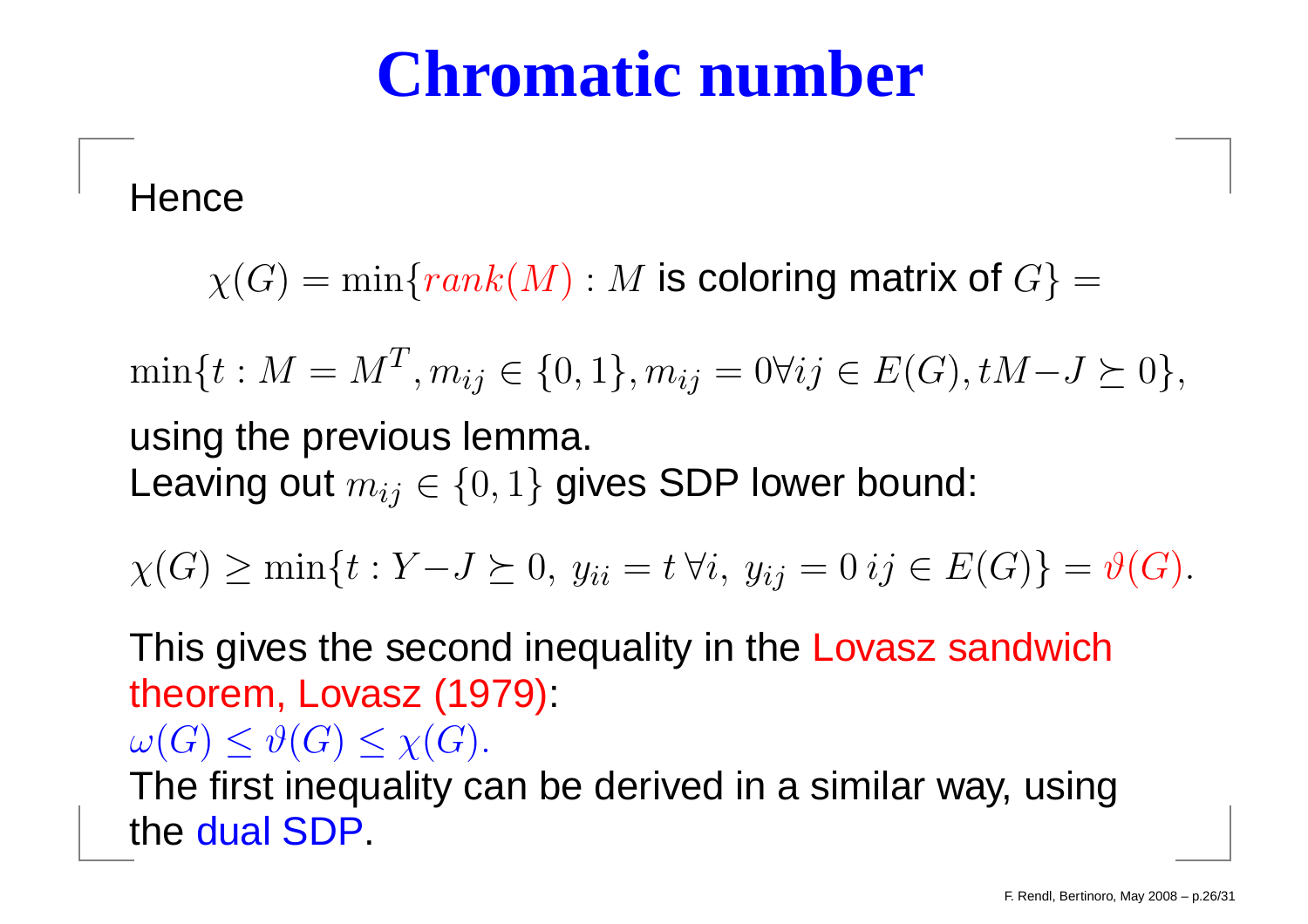### **Quadratic Assignment Problem (QAP)**

(QAP)  $\min \langle AXB+C, X \rangle$  such that  $X$  is permutation matrix

Using  $x = \textsf{vec}(X),\ x \circ x = x$  we get

 $\langle AXB+C, X\rangle$ = $\lang{B} \otimes A + \mathsf{Diag}(vec(C)), xx^T$  $\left| \begin{smallmatrix} I \end{smallmatrix} \right\rangle$ 

Now linearize  $Y = xx$  $^T$  to get SDP or COP relaxations.

A technical problem: How translate permutation properties from  $x$  to  $Y$ ?

$$
X = (x_1, \dots, x_n), Y = \begin{pmatrix} Y^{11} & \dots & Y^{1n} \\ \vdots & & \vdots \\ Y^{n1} & \dots & Y^{nn} \end{pmatrix}, Y^{ij} = x_i x_j^T
$$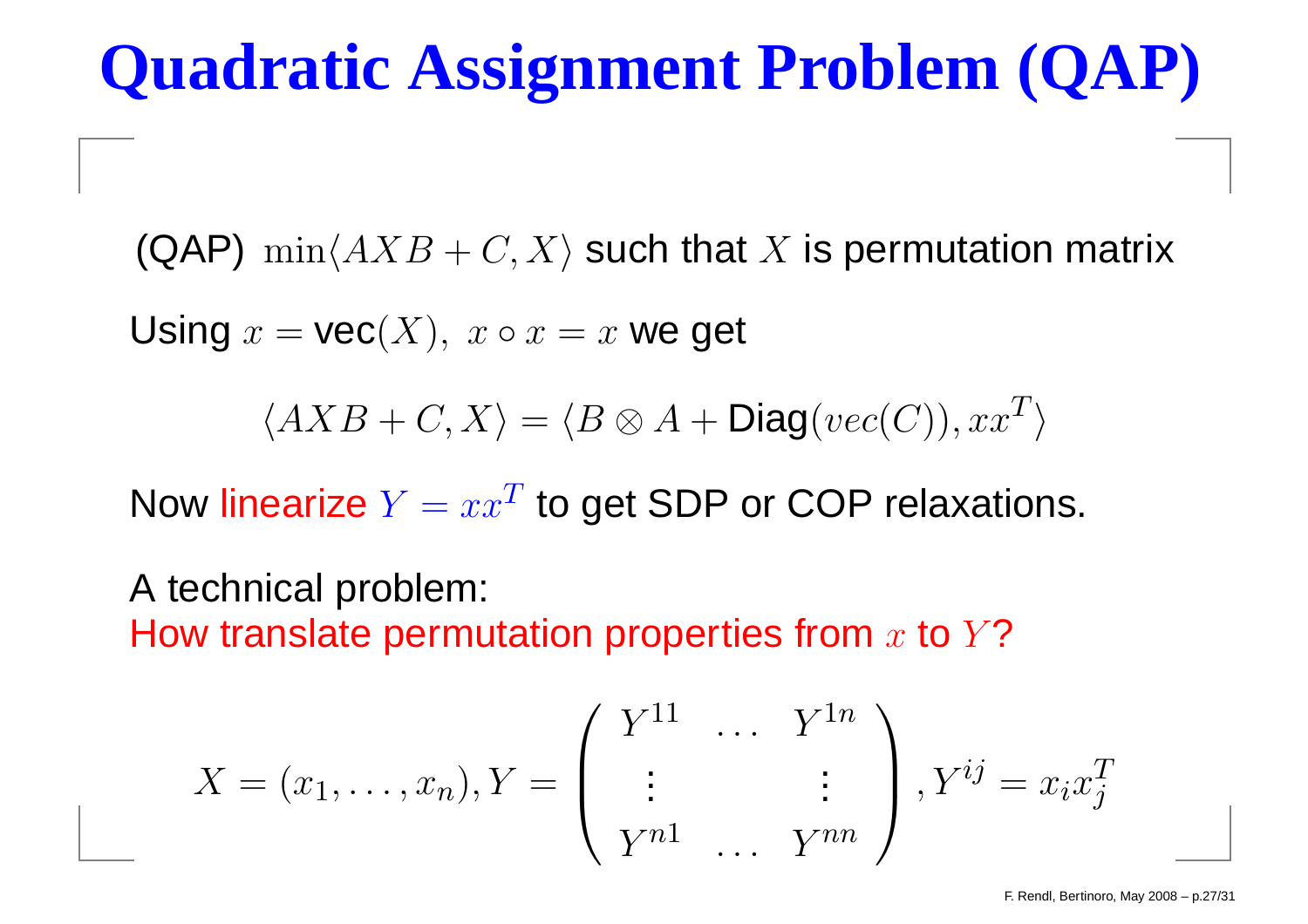# **QAP (2)**

$$
\sum_{i} Y^{ii} = \sum_{i} x_i x_i^T = I, \quad \text{tr}(Y^{ij}) = x_i^T x_j = \delta_{ij}
$$
\n
$$
\langle J, Y \rangle = (e^T x)(x^T e) = n^2
$$

 $X$  is orthogonal, sums of all elements =n.

$$
\mathcal{F} := \{ Y \succeq 0, \sum_{i} Y^{ii} = I, \ \text{tr}(Y^{ij}) = \delta_{ij}, \langle J, Y \rangle = n^2 \}
$$

The last condition can also be written out for each block  $Y^{\boldsymbol{i} j}$ as

$$
\langle J, Y^{ij} \rangle = 1.
$$

Note that  $Y$  is  $n^2 \times n^2$ .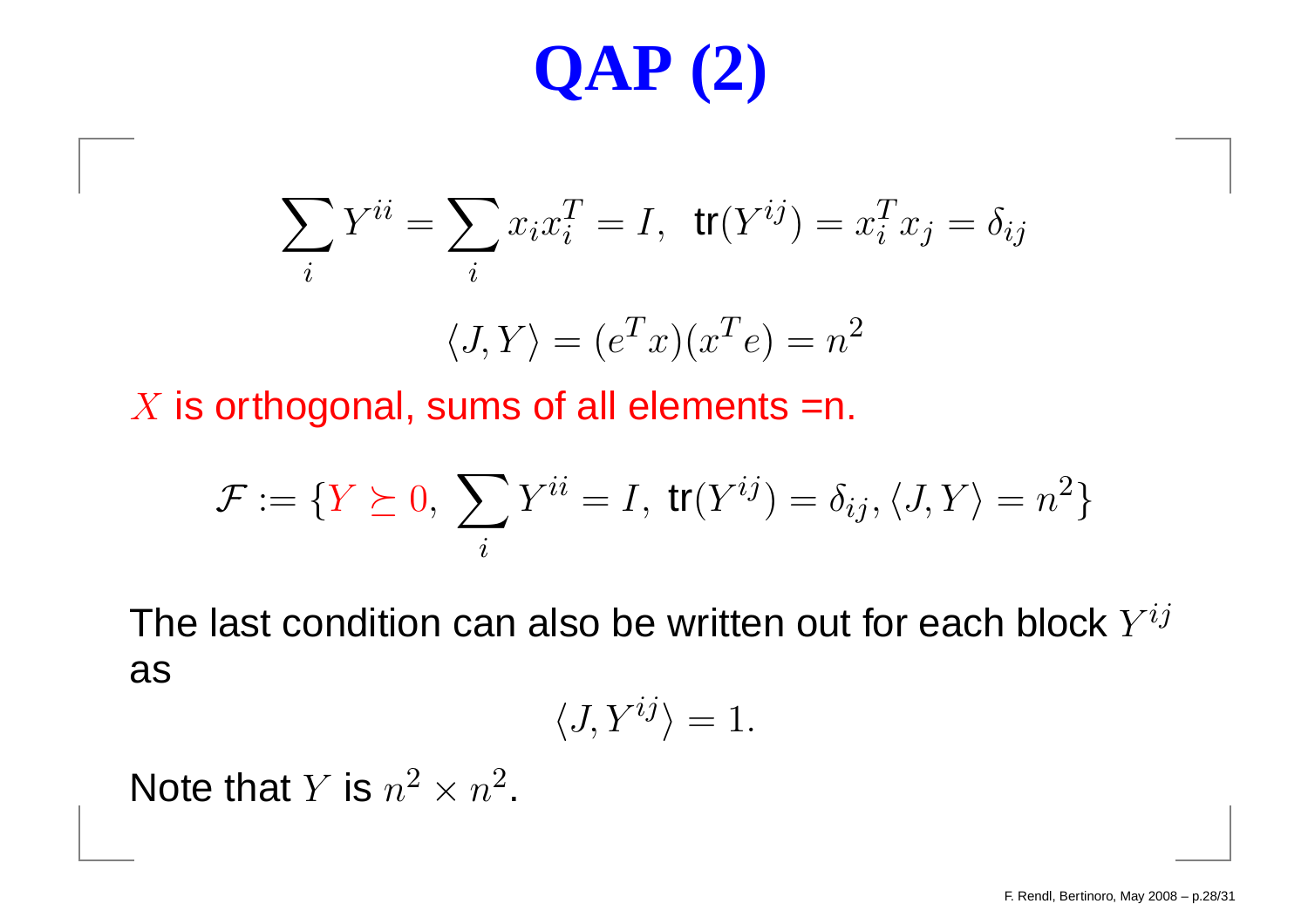### **SDP relaxation of QAP**

 $L=B\otimes A + \mathsf{Diag}(vec(C)),\;Y$  as before.  $\min\langle L, Y \rangle : Y \in \mathcal{F}$ 

Further constraints possible:

 $Y\geq 0$   $O(n)$ 4 $\,^\mathrm{4})$  sign constraints !!

 $Y_{ij,ik} = Y_{ik,jk} = 0$  for all  $i, j \neq k$   $O(n)$ 3 $^{3})$  equations

This leads to SDP which could only be solved very recentlyusing refined nonlinear techniques, see Sun, Toh, Zhang ( working paper, 2008).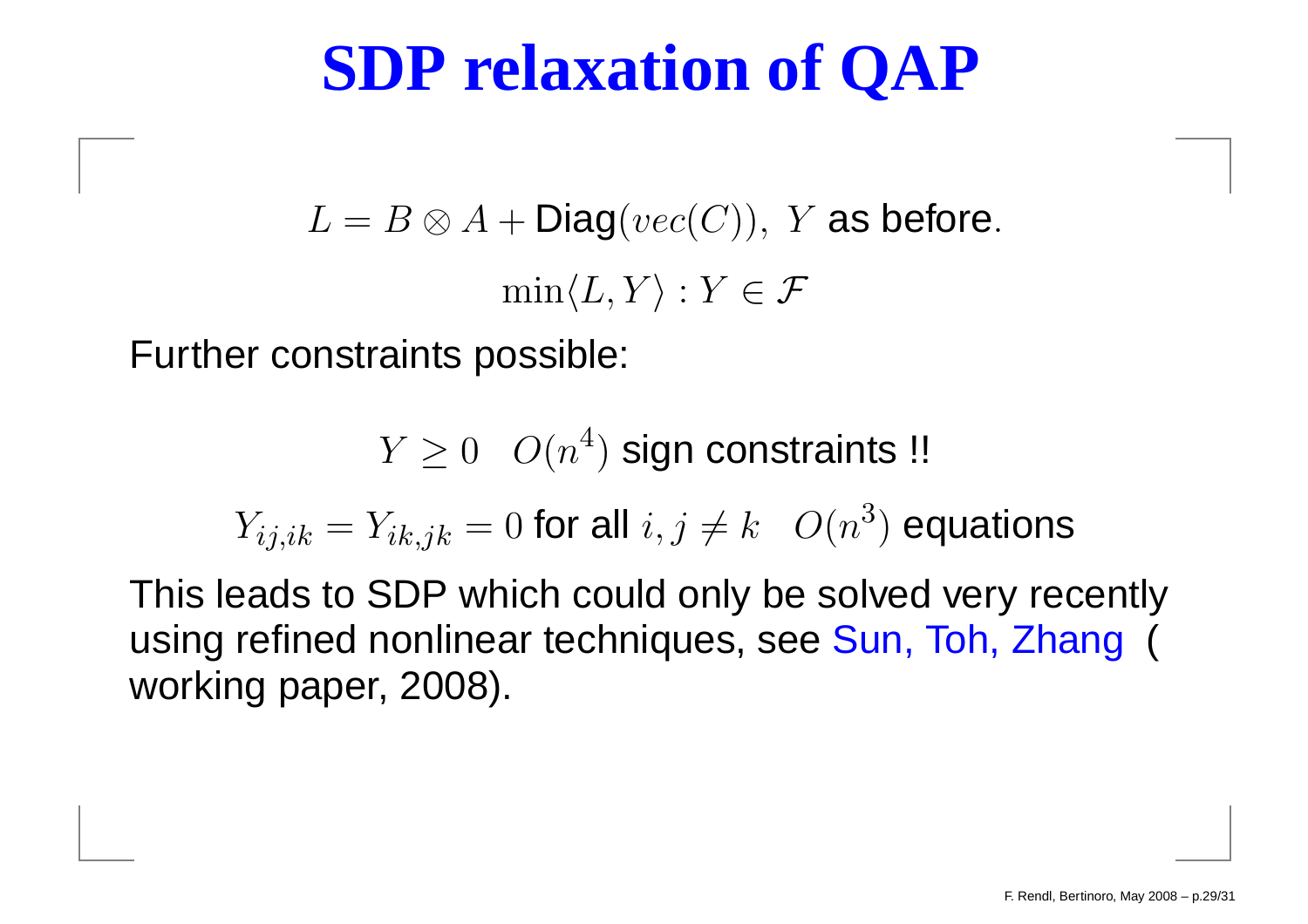# **Tightening with Cutting Planes**

Recall SDP relaxation of Max-Cut:  $\max\langle L, X\rangle: \text{ diag}(X) = e, \ \ X \succeq 0.$ <br>Can be further tightened by Camb n ho furthor tin . . . Can be further tightened by Combinatorial Cutting Planes:

A simple observation: Barahona, Mahjoub (1986): Cut Polytope, Deza, Laurent (1997): Hypermetric Inequalities

$$
x \in \{-1, 1\}^n
$$
,  $f = (1, 1, 1, 0, \dots, 0)^T \Rightarrow |f^T x| \ge 1$ .

Results in  $x$  $Tf\ f^T$  $\overline{\phantom{a}}\hspace{0.1cm}x =$  $\langle (xx^T$  $\left(T\right),\left(ff^{T}\right)$  $^{T})\rangle$ = $\langle \mathbf{X},\mathbf{f}\mathbf{f}^{\mathbf{T}}\rangle\geq 1.$ 

Can be applied to any triangle  $i < j < k$ . Nonzeros of  $f$  can also be -1.